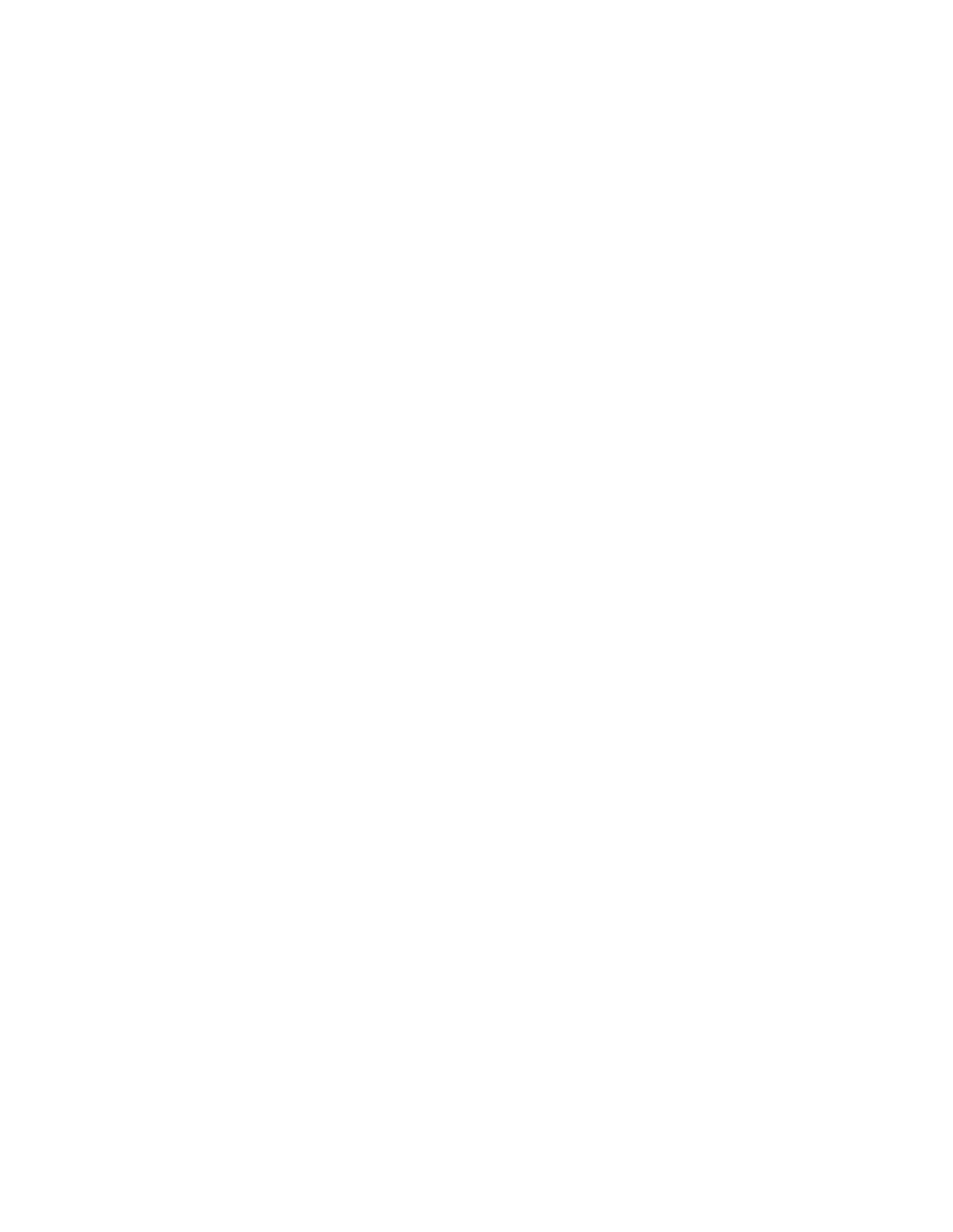# **FOUNDATION Fieldbus Application Guide 31.25 kbit/s Intrinsically Safe Systems**

AG-163 Revision 1.0

This application guide has been prepared to aid understanding of the application considerations of the FOUNDATION fieldbus.

The booklet begins with a brief overview of 31.25 kbit/s intrinsically safe systems and their important parameters, followed by an outline of the specifications of devices and other related equipment.

The main portion of the booklet provides guidance on certifying equipment for use in these systems, and offers advice on sound design and installation practices.

I sincerely hope that this information proves useful to you. Please contact the Fieldbus Foundation if you need additional information about this exciting new technology.

David A. Glanzer Quality Director

For additional information please contact:

**Fieldbus Foundation 9390 Research Boulevard Suite II-250 Austin, TX 78759 USA**

> **Voice: 512 794 8890 Fax: 512 794 8893**

Visit our World Wide Web Site: **http://www.fieldbus.org**

### DISCLAIMER OF WARRANTIES

This document is provided on an "as is" basis and may be subject to future additions, modifications, or corrections. The Fieldbus Foundation hereby disclaims all warranties of any kind, express or implied, including any warranty of merchantability or fitness for a particular purpose, for this document. In no event will the Fieldbus Foundation be responsible for any loss or damage arising out of or resulting from any defect, error or omission in this document or from anyone's use of or reliance on this document.



© 1996 Fieldbus Foundation, Austin, Texas. All rights reserved.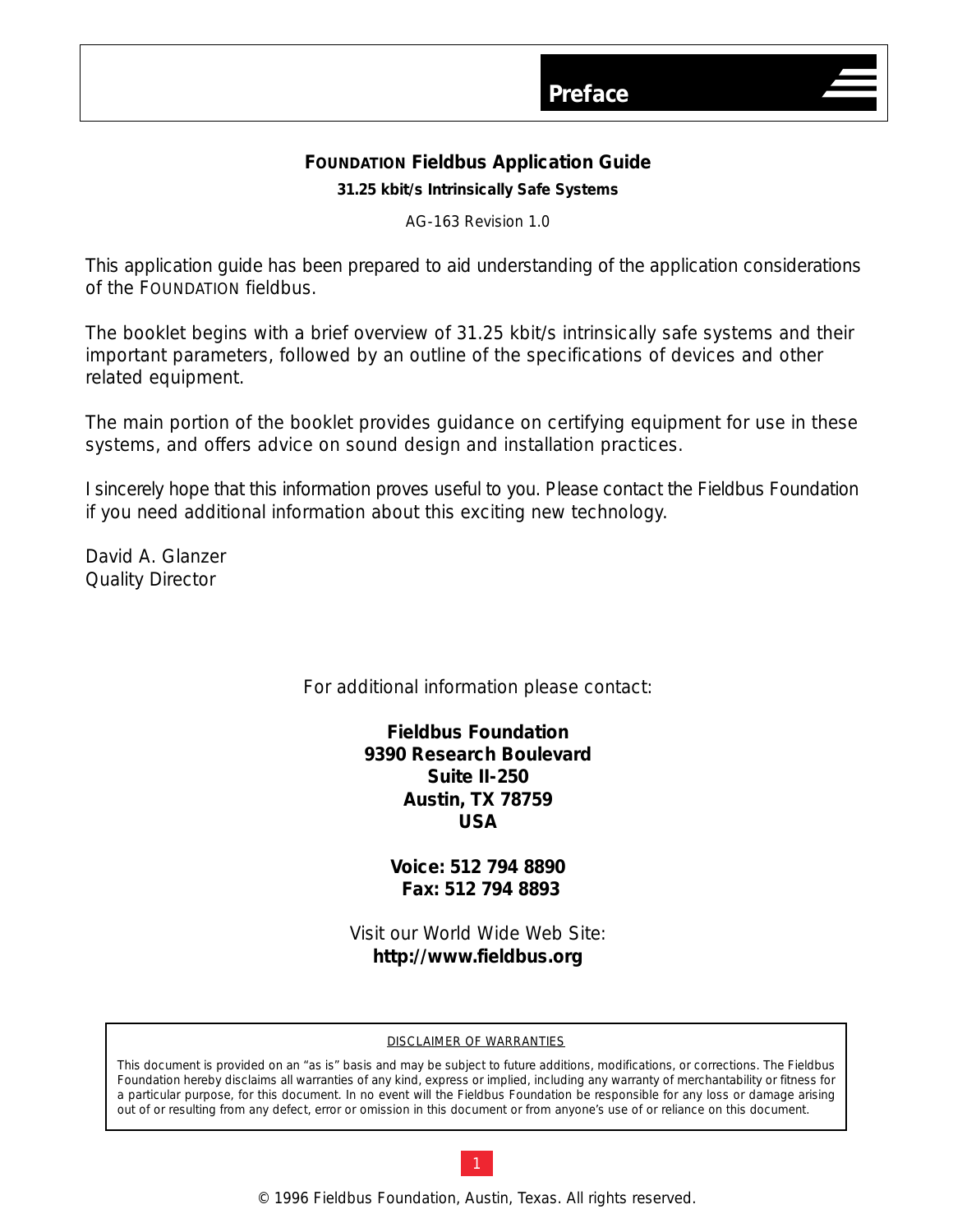# **Table of Contents**

| 1.0 | INTRODUCTION AND SCOPE (1111) (1111) (1111) (1111) (1111) (1111) (1111) (1111) (1111) (1111) (3 |
|-----|-------------------------------------------------------------------------------------------------|
| 2.0 |                                                                                                 |
| 3.0 |                                                                                                 |
| 4.0 | PRINCIPLES OF INTRINSIC SAFETY APPLIED TO FOUNDATION FIELDBUS 7                                 |
|     |                                                                                                 |
|     |                                                                                                 |
| 5.0 |                                                                                                 |
|     |                                                                                                 |
|     | 5.2 Separately Powered Devices Manual Account Account Account Account Account Account 14        |
|     |                                                                                                 |
| 6.0 | <b>CERTIFYING ASSOCIATED EQUIPMENT FOR INSTALLATION IN THE SAFE AREA</b> 16                     |
|     |                                                                                                 |
|     |                                                                                                 |
|     |                                                                                                 |
|     | 6.4 Requirements for Other Safe Area Equipment Connected to the Fieldbus manuscreen 22          |
| 7.0 |                                                                                                 |
| 8.0 |                                                                                                 |

 $\blacksquare$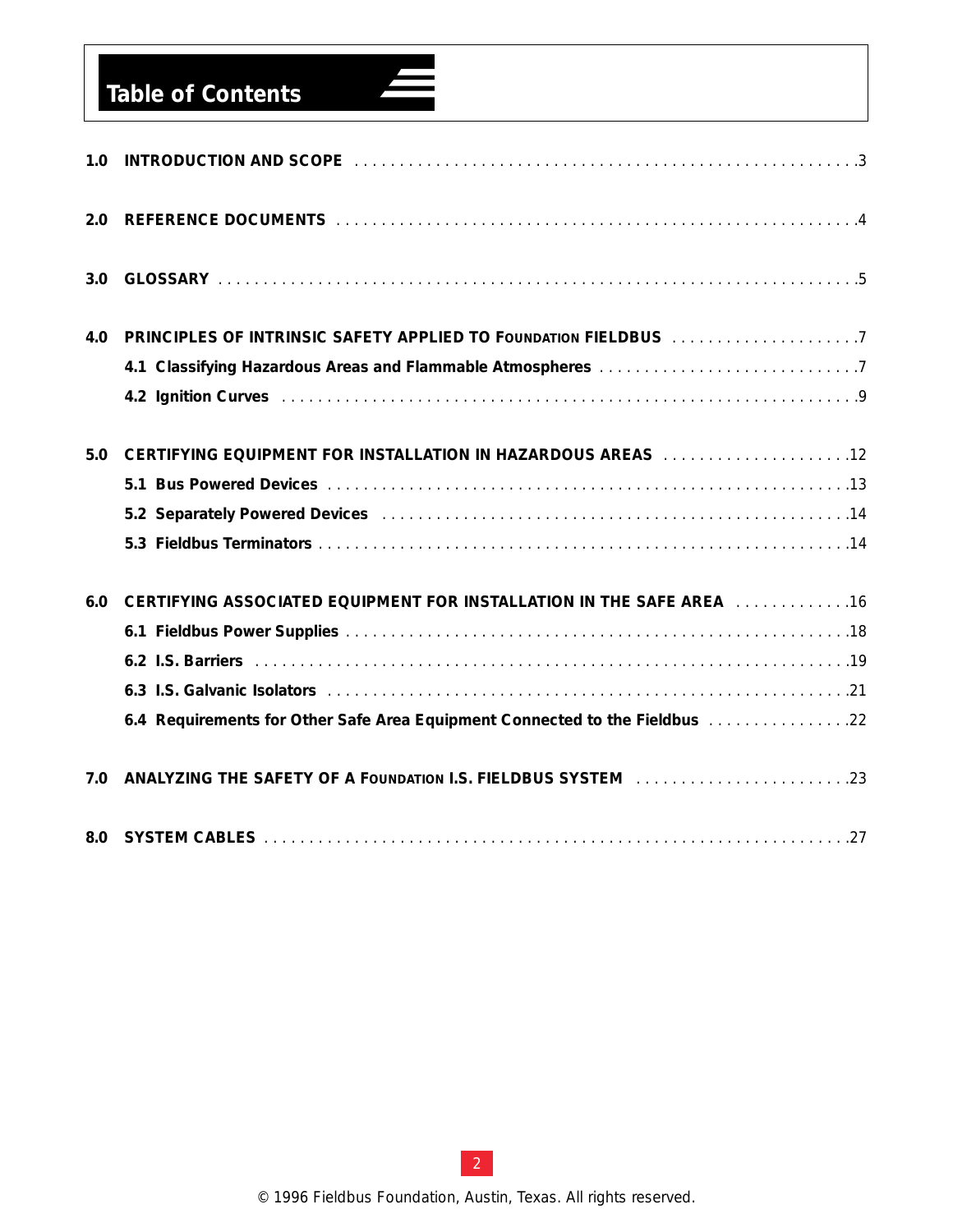### <span id="page-4-0"></span>**1.0 INTRODUCTION AND SCOPE**

This application note relates only to FOUNDATION fieldbus equipment and systems operating at a 31.25 kbit/s data rate and conforming to the specifications and recommended parameters in the FOUNDATION 31.25 kbit/s Physical Layer Profile Specification, FF-816 Revision 1.0 May 13,1996. The advice given is not intended to apply to other fieldbus systems operating to different device specifications or data rates, and could lead to a potentially unsafe system if used in that way.

The intention of this application note is fourfold:

- Explain the basic concepts of intrinsically safe systems, and their important parameters;
- Outline the specifications of devices and other related equipment for use on FOUNDATION 31.25 kbit/s intrinsically safe fieldbus systems in hazardous areas;
- Provide guidance on certifying equipment for use in these systems;
- Offer advice to installers and users of these systems on good design and installation practice.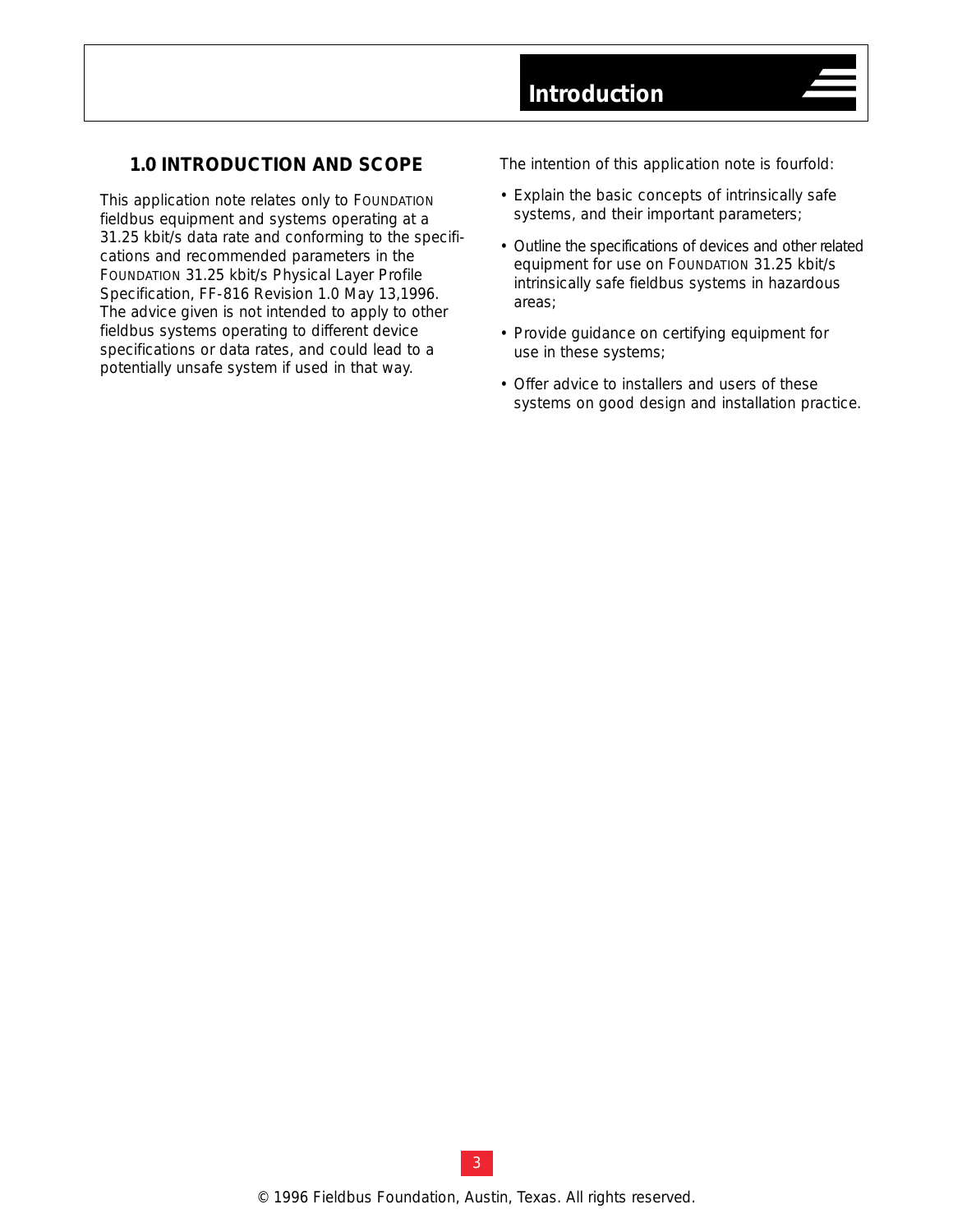## <span id="page-5-0"></span>**2.0 REFERENCE DOCUMENTS**

### **Fieldbus Standards**

IEC 1158-2 : 1993 *Fieldbus Standard for Use in Industrial Control Systems.*

*Part 2 : Physical Layer Specification and Service Definition.*

ISA-S50.02-1992 *Fieldbus Standard for Use in Industrial Control Systems.* 

*Part 2: Physical Layer Specification and Service Definition.*

ISA dS50.02, Part 2 Draft Standard *Fieldbus Standard for Use in Industrial Control Systems*.

*Part 2: Physical Layer Specification and Service Definition, Amendment to Clause 22 (Formerly Clauses 11 and 24).*

### **FOUNDATION Specification**

FOUNDATION Specification : *31.25 kbit/s Physical Layer Profile*

| <i>DOCUMENT</i>  | FF-816       |
|------------------|--------------|
| <i>REVISION:</i> | 10           |
| <i>DATE:</i>     | May 13, 1996 |

### **Intrinsic Safety Standards**

IEC 79-4 : 1975 (Second edition) *Electrical Apparatus for Explosive Gas Atmospheres.*

*Part 4 : Method of Test for Ignition Temperature.*

IEC 79-11 : 1991 (Third edition) *Electrical Apparatus for Explosive Gas Atmospheres. Part 11 : Intrinsic Safety "i".*

CENELEC EN 50014 : 1992 *Electrical Apparatus for Potentially Explosive Atmospheres - General Requirements*.

CENELEC EN 50 020 : 1977 (First edition) *Electrical Apparatus for Potentially Explosive Atmospheres - Intrinsic Safety "i".*

CENELEC EN 50020 : 1994 (Second edition) *Electrical Apparatus for Potentially Explosive Atmospheres - Intrinsic Safety "i".*

CENELEC EN 50 039 : 1982 *Electrical Apparatus for Potentially Explosive Atmospheres - Specification for Intrinsically Safe Electrical Systems "i".*

Factory Mutual Approval Standard. Class Number 3610, October 1988. *Intrinsically Safe Apparatus and Associated Apparatus for Use in Class I, II and III, Division 1 Hazardous (Classified) Locations.*

### **Codes of Installation Practice**

IEC Publication 79-14 : 1984 (First edition) - IEC Report. *Electrical Apparatus for Explosive Gas Atmospheres.* 

*Part 14 : Electrical Installations in Explosive Gas Atmospheres (other than mines).*

British Standard BS 5345 : Part 4 : 1977. *Code of Practice for Selection, Installation and Maintenance of Electrical Apparatus for Use in Potentially Explosive Atmospheres (other than mining applications or explosive processing and manufacture).*

*Part 4 : Installation and Maintenance Requirements for Electrical Apparatus with Type of Protection "i". Intrinsically Safe Electrical Apparatus and Systems.*

ISA RP12.6, Recommended Practice, 1987. *Installation of Intrinsically Safe Systems for Hazardous (Classified) Locations.*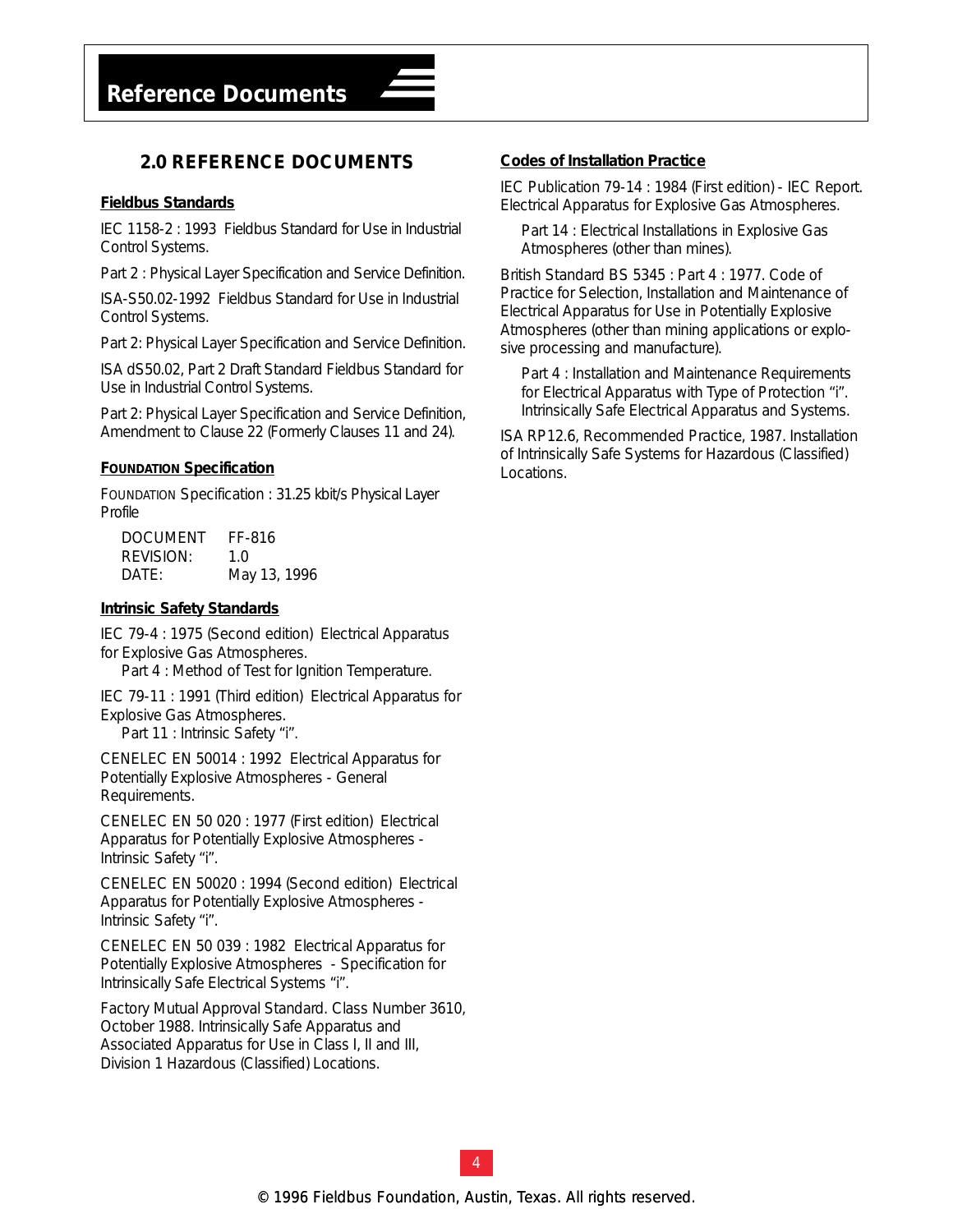# **3.0 GLOSSARY**

<span id="page-6-0"></span>For the purpose of this Application Note the following definitions (taken largely from CENELEC standards EN 50014 and EN 50020) apply:

**associated apparatus** Electrical apparatus which contains both intrinsically safe circuits and non-intrinsically safe circuits and is constructed so that the non-intrinsically safe circuits cannot adversely affect the intrinsically safe circuits.

NOTE – Associated apparatus may be either:

- a) electrical apparatus which has an alternative type of protection for use in the appropriate explosive gas atmosphere or:
- b) electrical apparatus not so protected and which therefore shall not be used within an explosive gas atmosphere: for example, a recorder which is not itself in an explosive gas atmosphere, but is connected to a thermocouple situated within an explosive atmosphere where only the recorder input circuit is intrinsically safe.

**electrical apparatus** Assembly of electrical components, electrical circuits or parts of electrical circuits normally contained in a single enclosure.

**explosive gas atmosphere** A mixture with air, under atmospheric conditions, of flammable substances in the form of gas vapor or mist in which after ignition combustion spreads throughout the unconsumed mixture.

**fault** Any defect of any component, separation, insulation or connection between components, not defined as infallible, upon which the intrinsic safety of a circuit depends.

**fuse rating (***In***)** The current rating of a fuse according to its manufacturer's specification.

**ignition temperature of an explosive gas atmosphere** The lowest temperature of a heated surface at which, under specified conditions according to IEC 79-4, the ignition of a flammable substance in the form of a gas or vapor mixture with air will occur.

**infallible component or infallible assembly of components** Component or assembly that is not likely to become defective, in service or in storage, in such a manner as to invalidate intrinsic safety.

**infallible separation or insulation** Separation or insulation between electrically conductive parts that is not considered as becoming short circuited in service or storage and therefore will not be considered to fail for the purposes of fault analysis and the application of the spark test apparatus.

**Glossary** 

**intrinsically safe apparatus** Electrical apparatus in which all the circuits are intrinsically safe circuits.

**intrinsically safe circuit** Circuit in which any spark or any thermal effect produced in the conditions specified in this standard, which include normal operation and specified fault conditions, is not capable of causing ignition of a given explosive gas atmosphere.

**maximum external capacitance (C<sub>o</sub>) Maximum** capacitance in an intrinsically safe circuit that can be connected to the connection facilities of the apparatus without invalidating intrinsic safety.

**maximum external inductance (***Lo***)** Maximum value of inductance in an intrinsically safe circuit that can be connected to the connection facilities of the apparatus without invalidating intrinsic safety.

**maximum external inductance to resistance ratio (***Lo/Ro***)** Ratio of inductance (*Lo*) to resistance (*Ro*) of any external circuit that can be connected to the connection facilities of the electrical apparatus without invalidating intrinsic safety.

**maximum input current (***Ii***)** Maximum current (peak a.c. or d.c.) that can be applied to the connection facilities for intrinsically safe circuits without invalidating intrinsic safety.

**maximum input power (***Pi***)** Maximum input power in an intrinsically safe circuit that can be dissipated within an apparatus when it is connected to an external source without invalidating intrinsic safety.

**maximum input voltage (***Ui***)** Maximum voltage (peak a.c. or d.c.) that can be applied to the connection facilities for intrinsically safe circuits without invalidating intrinsic safety.

**maximum internal capacitance (***Ci***)** Total equivalent internal capacitance of the apparatus which is considered as appearing across the connection facilities of the apparatus.

**maximum internal inductance (***L***) Total equivalent** internal inductance of the apparatus which is considered as appearing at the connection facilities of the apparatus.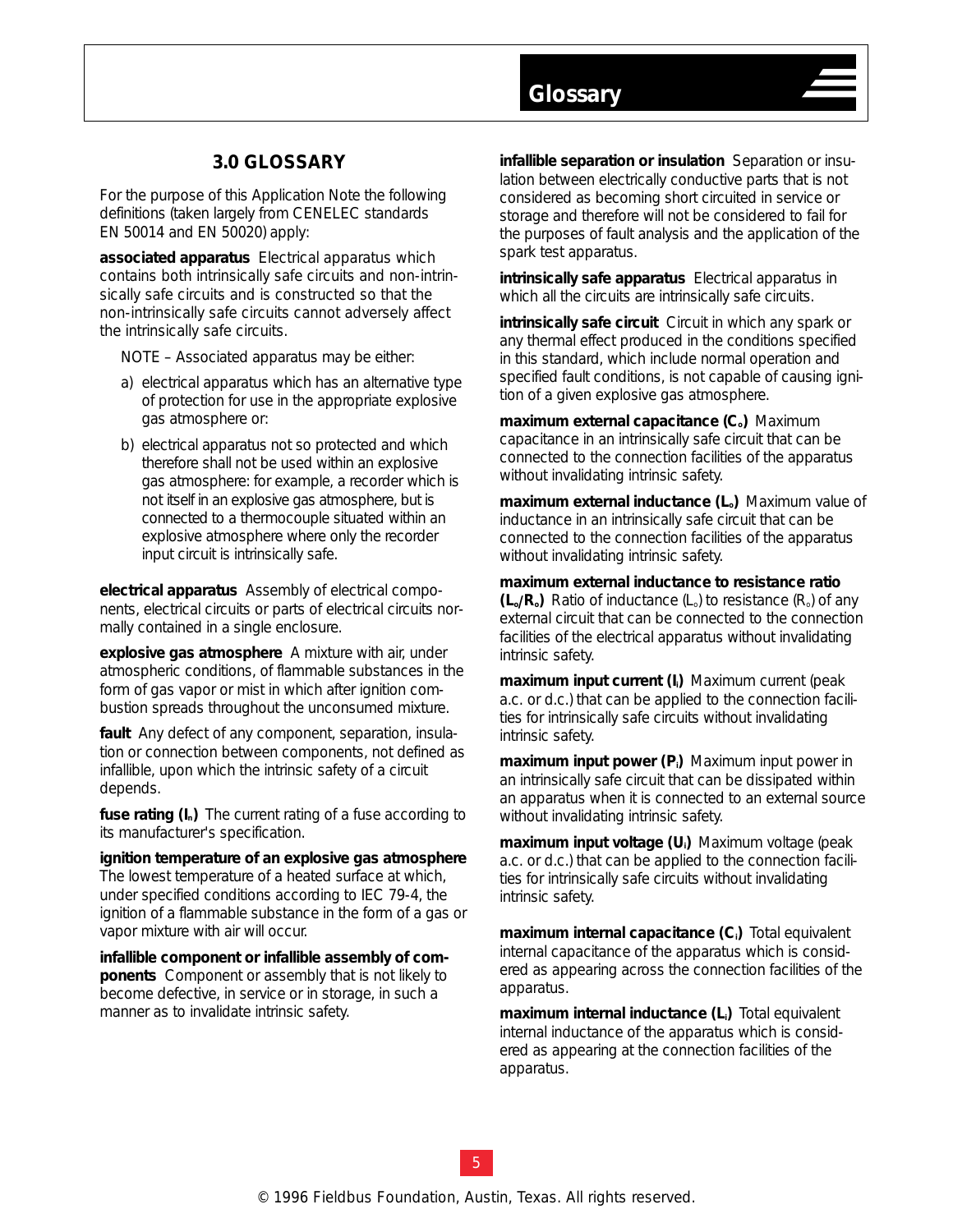**maximum internal inductance to resistance ratio (***Li/Ri***)** Ratio of inductance (*Li*) to resistance (*Ri*) which is considered as appearing at the external connection facilities of the electrical apparatus.

**maximum output current (***Io***)** Maximum current (peak a.c. or d.c.) in an intrinsically safe circuit that can be taken from the connection facilities of the apparatus.

**maximum output power (P)** Maximum electrical power in an intrinsically safe circuit that can be taken from the apparatus.

**maximum output voltage (***Uo***)** Maximum output voltage (peak a.c. or d.c.) in an intrinsically safe circuit that can appear under open circuit conditions at the connection facilities of the apparatus at any applied voltage up to the maximum voltage, including *Um* and *Ui*.

NOTE – where there is more than one applied voltage, the maximum output voltage is that occurring under the most onerous combination of applied voltages.

**maximum r.m.s. a.c. or d.c. voltage (***Um***)** Maximum voltage that can be applied to the non-intrinsically safe connection facilities of associated apparatus without invalidating intrinsic safety.

NOTE – the value of  $U_m$  may be different at different sets of connection facilities.

**maximum surface temperature** The highest temperature which is attained in service under the most adverse conditions (but within the recognized tolerances) by any part or surface of an electrical apparatus, which would be able to produce an ignition of the surrounding explosive atmosphere.

**minimum igniting current (***MIC***)** Minimum current in resistive or inductive circuits that causes the ignition of the explosive test mixture in the spark test apparatus.

**minimum igniting voltage (***MIV***)** Minimum voltage of capacitive circuits that causes the ignition of the explosive test mixture in the spark test apparatus.

**normal operation** Operation of intrinsically safe apparatus or associated apparatus such that it conforms electrically and mechanically with the design specification produced by its manufacturer.

**potentially explosive atmosphere** An atmosphere which could become explosive (the danger is a potential one).

**rated value** A quantity value assigned generally by the manufacturer, for a specified operating condition of a component, device or apparatus.

**simple apparatus** An electrical component or combination of components of simple construction with well defined electrical parameters which is compatible with the intrinsic safety of the circuit in which it is used.

**type of protection** The specific measures applied to electrical apparatus to avoid ignition of a surrounding explosive atmosphere.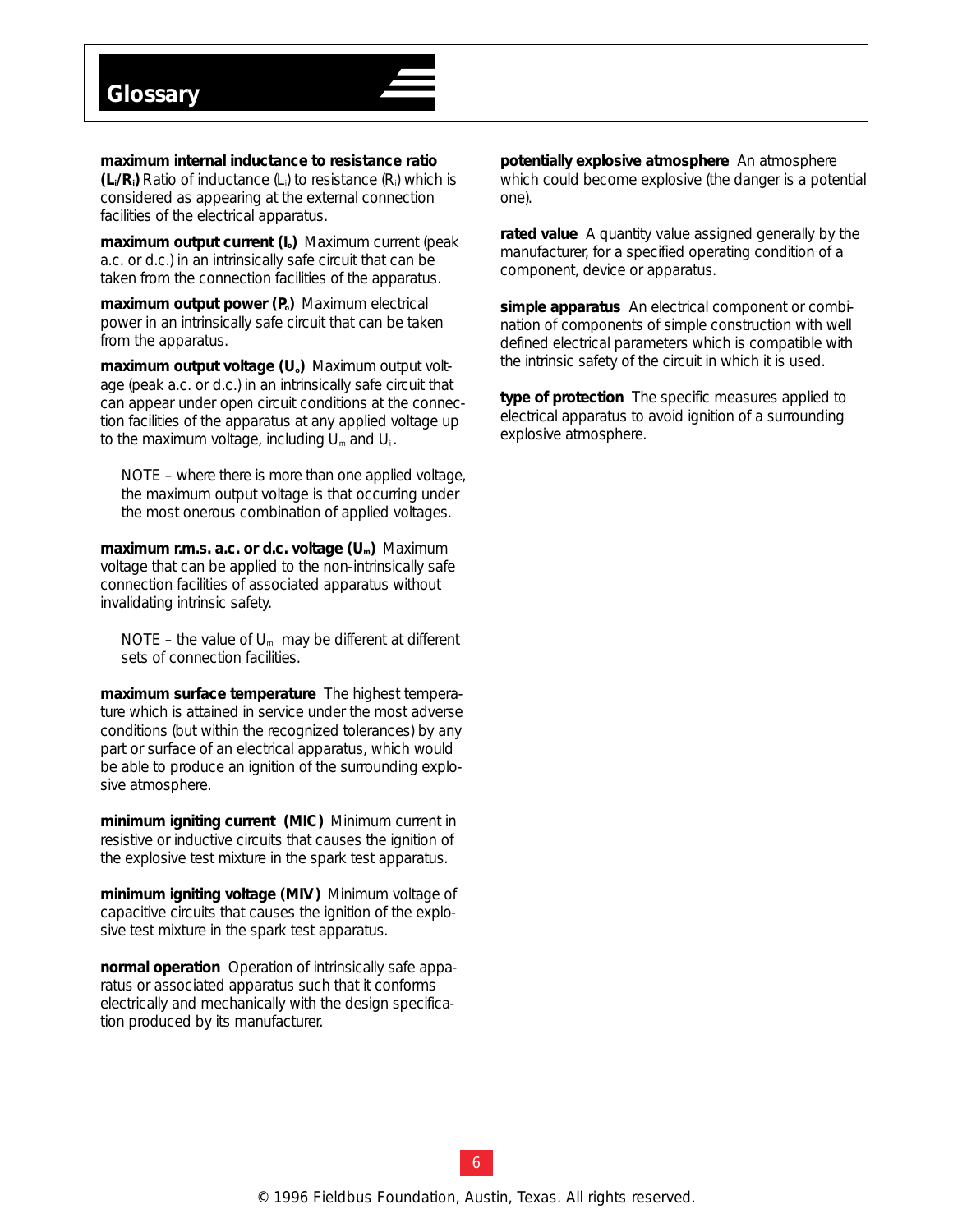# <span id="page-8-0"></span>**4.0 PRINCIPLES OF INTRINSIC SAFETY APPLIED TO FOUNDATION FIELDBUS**

Intrinsic Safety (I.S.) is a method of ensuring the safety of electrical equipment where flammable materials are present. The areas at risk are known as *Hazardous Areas* and the materials that are commonly involved include crude oil and its derivatives, alcohols, natural and synthetic process gases, metal dusts, carbon dust, flour, starch, grain, fiber and flyings. To protect both plant and personnel, precautions must be taken to ensure that these atmospheres cannot be ignited.

There are several ways this can be achieved: by enclosing the electrical equipment in a heavy, robust *Flameproof* enclosure designed to contain any explosion which occurs; by preventing access for the flammable atmosphere to the equipment using techniques such as sand or oil filling; by encapsulating the equipment in an epoxy resin; or by pressurizing the equipment so that the flammable atmosphere cannot enter. It is obvious that application of any of these techniques results in increased equipment size and weight, and does not allow live working when any degree of hazard is present. Some of the techniques also make the equipment completely impossible to service or repair.

I.S. assumes a different approach. The flammable atmosphere is allowed to come in contact with the electrical equipment without introducing a potential hazard. This is possible because the system (including both the *I.S. apparatus* in the hazardous area and the safe area *associated apparatus* directly connected to it) has been designed to be incapable of causing an ignition in that atmosphere, even with faults applied either to it or the interconnecting cables. The electrical energy available in hazardous area circuits is restricted to a level such that any sparks or hot surfaces which occur as a result of electrical faults are too weak to cause ignition. This approach allows measurements to be made on the equipment (using suitably approved test equipment) and adjustments to be carried out during live operation.

Similarly, equipment can be removed or replaced while the system is operating. I.S. can be applied only to low voltage, low power equipment (up to a few Watts) but is the favored approach for instrumentation, where its operational benefits are significant. It is also a technique where, unlike most of the alternatives mentioned, there is a large degree of international standardization. This makes it possible for the same equipment and systems to be certified and installed in most areas of the world.

### *4.1 Classifying Hazardous Areas and Flammable Atmospheres*

Hazardous areas are classified by their degree of hazard *(Area Classification)* and the gases that are present *(Gas Group)*. Area classification categorizes areas according to the probability that an explosive atmosphere is present, and this dictates whether or not a particular explosion protection technique can be used. I.S. is internationally recognized as the technique offering the highest degree of safety and in most countries is specified as the only one allowed for use in the highest degree of hazard.

Unfortunately there are two different approaches to area classification. Most countries have adopted the IEC 79 *Zone* classifications, while the USA and Canada have a *Division* classification system. The European CENELEC standards follow the IEC approach. The two systems are summarized in Table 1, where it can be seen that the North American Division 1 encompasses the IEC Zones 0 and 1, while Division 2 is almost identical to IEC Zone 2. This equivalence is not exact and any designer, installer or user of equipment should make himself familiar with the detailed requirements of the standards and process. The 1996 US National Electrical Code recognizes the IEC Zone classification, opening the way for further adoption of IEC designations in the USA. It is expected that equivalent changes to the Canadian Electrical Code will follow soon.

The position relating to dust hazards is less standardized and general advice cannot easily be given here. Potential users are advised to consult authorities in the country where the equipment will be installed.

| <b>IEC &amp; CENELEC</b>                                                                                         | <b>USA &amp; Canada</b>                                                                                                                                                                                                                                                                                               |  |
|------------------------------------------------------------------------------------------------------------------|-----------------------------------------------------------------------------------------------------------------------------------------------------------------------------------------------------------------------------------------------------------------------------------------------------------------------|--|
| <b>Zone 0:</b> Explosive gas-air mixture continously present,                                                    | <b>Division 1: Hazardous concentrations of flammable</b>                                                                                                                                                                                                                                                              |  |
| or present for long periods.                                                                                     | gases or vapors - or combustible dusts in suspension -                                                                                                                                                                                                                                                                |  |
| Zone 1: Explosive gas-air mixture is likely to occur in                                                          | continuously, intermittently or periodically present                                                                                                                                                                                                                                                                  |  |
| normal operation.                                                                                                | under normal operating conditions.                                                                                                                                                                                                                                                                                    |  |
| Zone 2: Explosive gas-air mixture not likely to occur<br>and, if it occurs, it will exist only for a short time. | <b>Division 2:</b> Volatile flammable liquids or flammable<br>gases present but normally confined within closed<br>containers or systems from which they can escape<br>only under abnormal operating or fault conditions.<br>Combustible dusts not normally in suspension nor<br>likely to be thrown into suspension. |  |

### **Table 1 – Area Classifications**

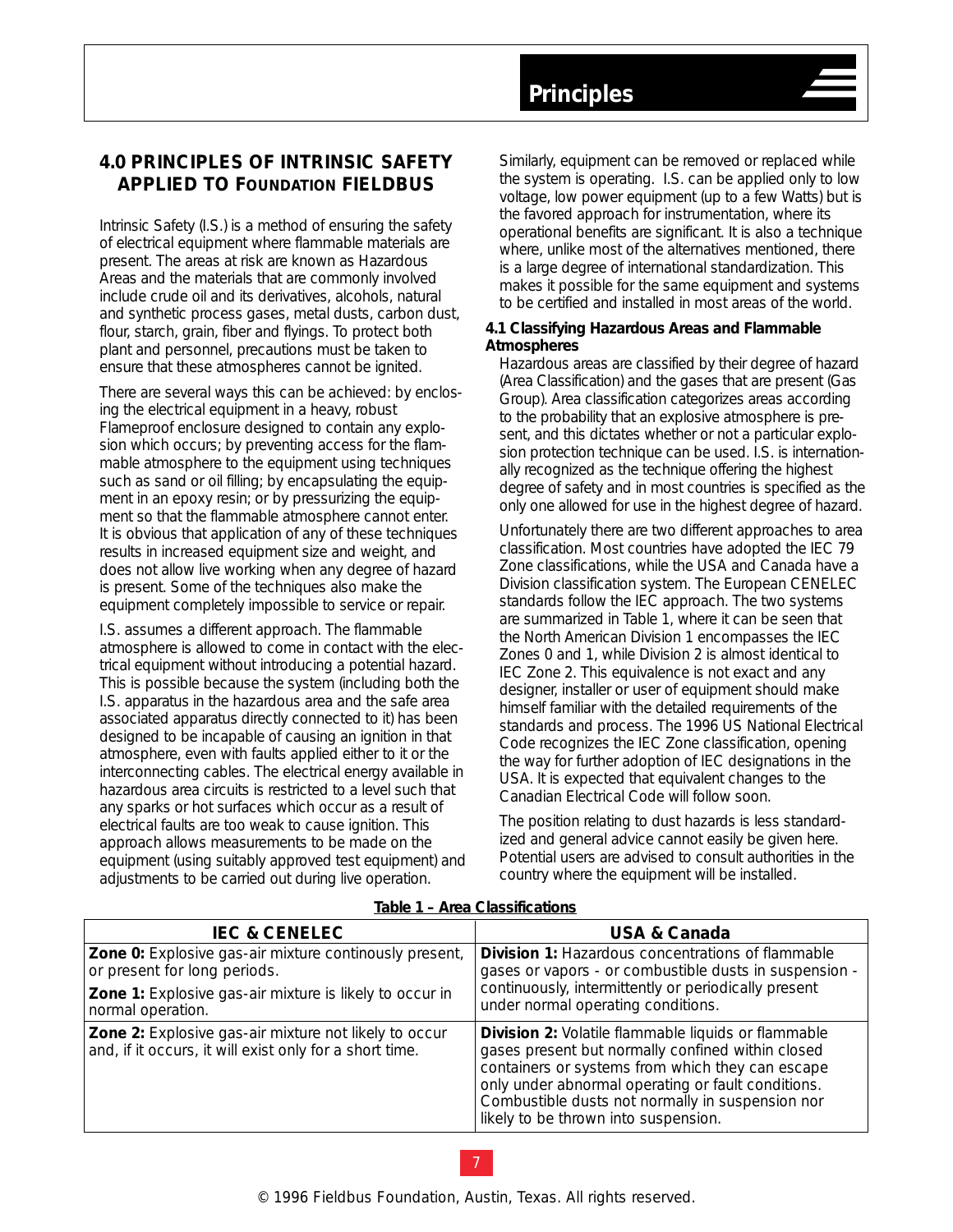The IEC standard defines two categories of I.S. system, dependent upon the number of component or other faults (1 or 2) that can be present while the equipment

remains safe; the North American standards define only a single category of equipment that is safe with up to two faults introduced, as indicated in Table 2.

| <b>IEC &amp; CENELEC</b>                                                                                                                                                                                                                                                                           | <b>USA &amp; Canada</b>                                                                                                                                                                                        |
|----------------------------------------------------------------------------------------------------------------------------------------------------------------------------------------------------------------------------------------------------------------------------------------------------|----------------------------------------------------------------------------------------------------------------------------------------------------------------------------------------------------------------|
| <b>Ex ia:</b> Explosion protection maintained with up to two<br>component or other faults. I.S. apparatus may be<br>located in, and associated apparatus may be<br>connected into Zone 0, 1 and 2 hazardous areas<br>(Germany requires galvanic isolation and a system<br>certificate for Zone 0). | One category only: Safety maintained with up to two<br>component or other faults. I.S. apparatus may be<br>located in, and associated apparatus may be<br>connected into Division 1 and 2 hazardous locations. |
| <b>Ex ib:</b> Explosion protection maintained with up to one<br>component or other fault. I.S. apparatus may be<br>located in, and associated apparatus may be<br>connected into Zone 1 and 2 hazardous areas.                                                                                     |                                                                                                                                                                                                                |

### **Table 2 – I.S. Equipment Categories**

Gases are classified according to the spark energy needed to ignite them. All I.S. equipment is designed and certified as being safe for a particular group of gases, although in practice most I.S. systems are designed to be safe with all the gas groups normally

encountered - while a few employ more power in particular defined environments. Again, there is a different classification of gases between IEC and North America, as shown in Table 3.

| Table 3 – Gas Classifications |
|-------------------------------|
|-------------------------------|

| <b>IEC &amp; CENELEC</b>                                                                                                                                                                                                     | <b>USA &amp; Canada</b>                                                                                                                                                                        |  |  |
|------------------------------------------------------------------------------------------------------------------------------------------------------------------------------------------------------------------------------|------------------------------------------------------------------------------------------------------------------------------------------------------------------------------------------------|--|--|
| Flammable gases, vapors and mists are classified<br>according to the spark energy required to ignite the most<br>easily ignitable mixture with air. Apparatus is grouped<br>according to the gases that it may be used with. | Flammable gases, vapors and mists and ignitable<br>dusts, fibers and flyings are classified according to the<br>spark energy required to ignite the most easily ignitable<br>mixture with air. |  |  |
| Surface industries                                                                                                                                                                                                           | Surface industries                                                                                                                                                                             |  |  |
| <b>Group IIC:</b> acetylene<br>more<br>Group IIC: hydrogen<br>easily<br>Group IIB: ethylene<br>ignited<br>Group IIC:<br>propane                                                                                              | Class I, Group A: acetylene<br>more<br>Class I, Group B: hydrogen<br>easily<br>Class I, Group C: ethylene<br>ignited<br>Class I, Group D: propane                                              |  |  |
| Dusts<br>Under consideration                                                                                                                                                                                                 | Class II, Group E : metal dust<br>Class II, Group F: carbon dust<br>Class II, Group G: flour, starch, grain                                                                                    |  |  |
|                                                                                                                                                                                                                              | <b>Class III</b> : fibers and flyings                                                                                                                                                          |  |  |
| Mining industry<br><b>Group 1:</b> methane (firedamp)                                                                                                                                                                        | Mining industry<br><b>Unclassified</b> : methane (firedamp)                                                                                                                                    |  |  |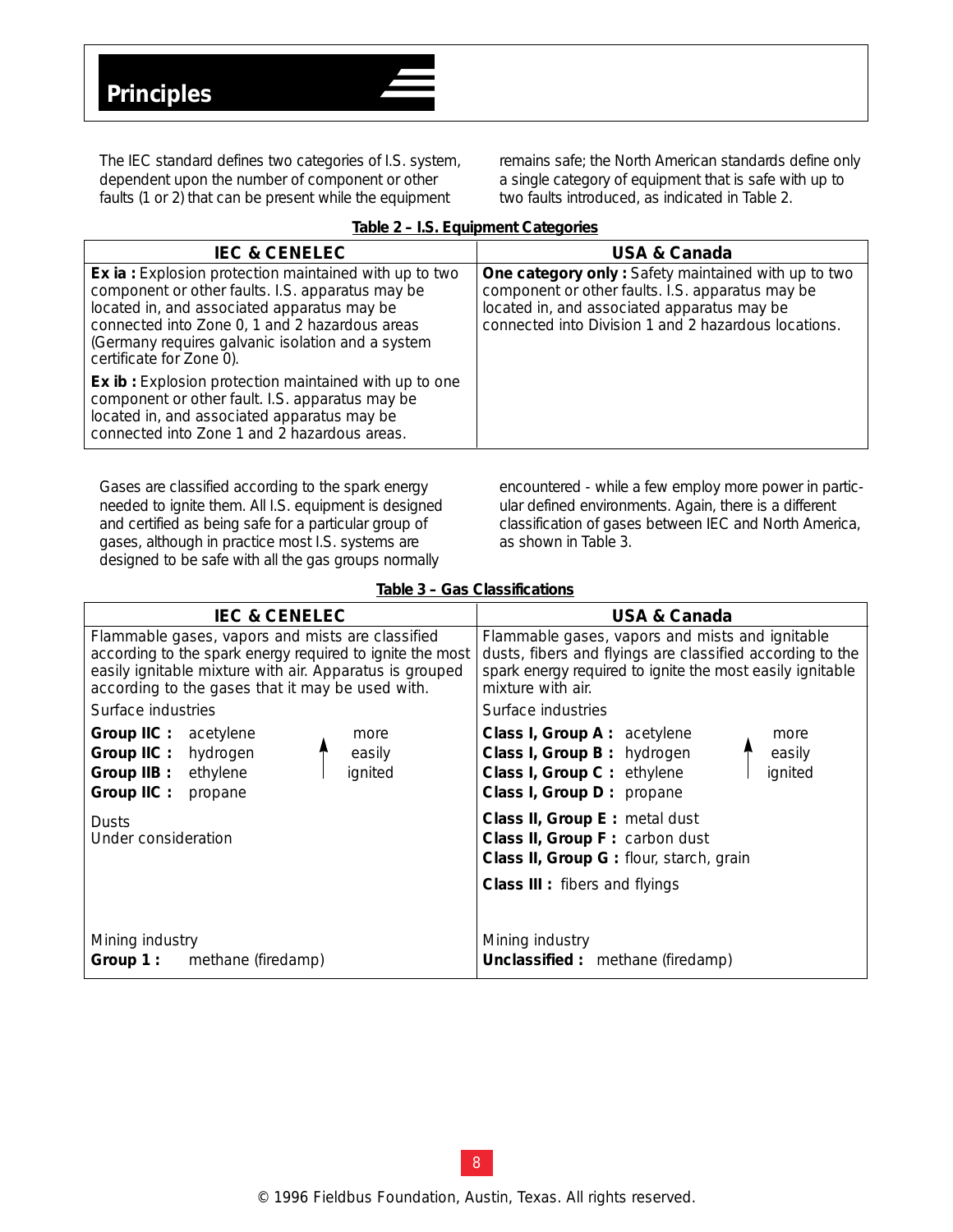<span id="page-10-0"></span>*The Temperature Classification* of a piece of hazardous area equipment is defined by the highest surface temperature reached within any part of it when a specified amount of power is supplied to it under fault conditions (at an ambient temperature of 40° C unless otherwise stated). Fortunately there is international agreement on temperature classifications, and these are given in Table 4. There is no correlation between the spark energy required to ignite a gas mixture and its susceptibility to ignition by hot surfaces. For example, hydrogen is easily ignited by spark energy (19 mJ) but requires a surface temperature in excess of 560° C to produce ignition. All gases (with the exception of carbon disulphide) are covered by a T4 temperature classification, and this is the normal design level. Fortunately, within I.S. there are international agreements between certification bodies that allow a T4 classification to be assigned to most components within equipment without testing. These agreements only apply if the supplied power from the associated safe area apparatus under fault conditions, does not exceed 1.3 W at 40° C (equivalent figures are 1.2 W at 60° C and 1.0 W at 80° C ambient). Although this agreement excludes very small components, it can greatly simplify and shorten the task of certifying I.S. equipment.

| mazarabas arba apparatas is ciassinoa accoraing to the maximum<br>surface temperature produced under fault conditions at an ambient<br>temperature of 40° C, or as otherwise specified. |               |  |  |
|-----------------------------------------------------------------------------------------------------------------------------------------------------------------------------------------|---------------|--|--|
| Т1                                                                                                                                                                                      | $450^\circ$ C |  |  |
| T <sub>2</sub>                                                                                                                                                                          | $300^\circ$ C |  |  |
| T3                                                                                                                                                                                      | $200^\circ$ C |  |  |
| T <sub>4</sub>                                                                                                                                                                          | $135^\circ$ C |  |  |
| T5                                                                                                                                                                                      | $100^\circ$ C |  |  |
| Τ6                                                                                                                                                                                      | $85^\circ$ C  |  |  |

### **Table 4 – Temperature Classification** Hazardous area apparatus is classified according to the maximum

### *4.2 Ignition Curves*

The energy required to ignite the most easily ignitable mixture of a given gas with air is called the *Minimum Ignition Energy* of that gas. The current required to sustain ignition varies with the voltage level in the circuit. Curves of permitted voltage and current for each gas group in a purely resistive circuit are published as *Ignition Curves* in each of the intrinsic safety standards. They result from experiments over several years and the results are agreed upon internationally. Typical curves (taken from the CENELEC standard EN 50 020) are shown in Figure 1. A 1.5 factor of safety has to be applied to the currents shown in these curves when they are applied in practice. Although the curves cover a considerable range of voltages and currents, the choice of operating region for an I.S. fieldbus is limited. This choice is determined by several factors:

- A low open circuit operating voltage to allow a large permitted system capacitance in the most hazardous gas group, IIC (North American Groups A & B);
- A short circuit current low enough to allow a usable system inductance under similar conditions;
- A peak output power from the safe area equipment that will minimize the design and certification problems for equipment vendors.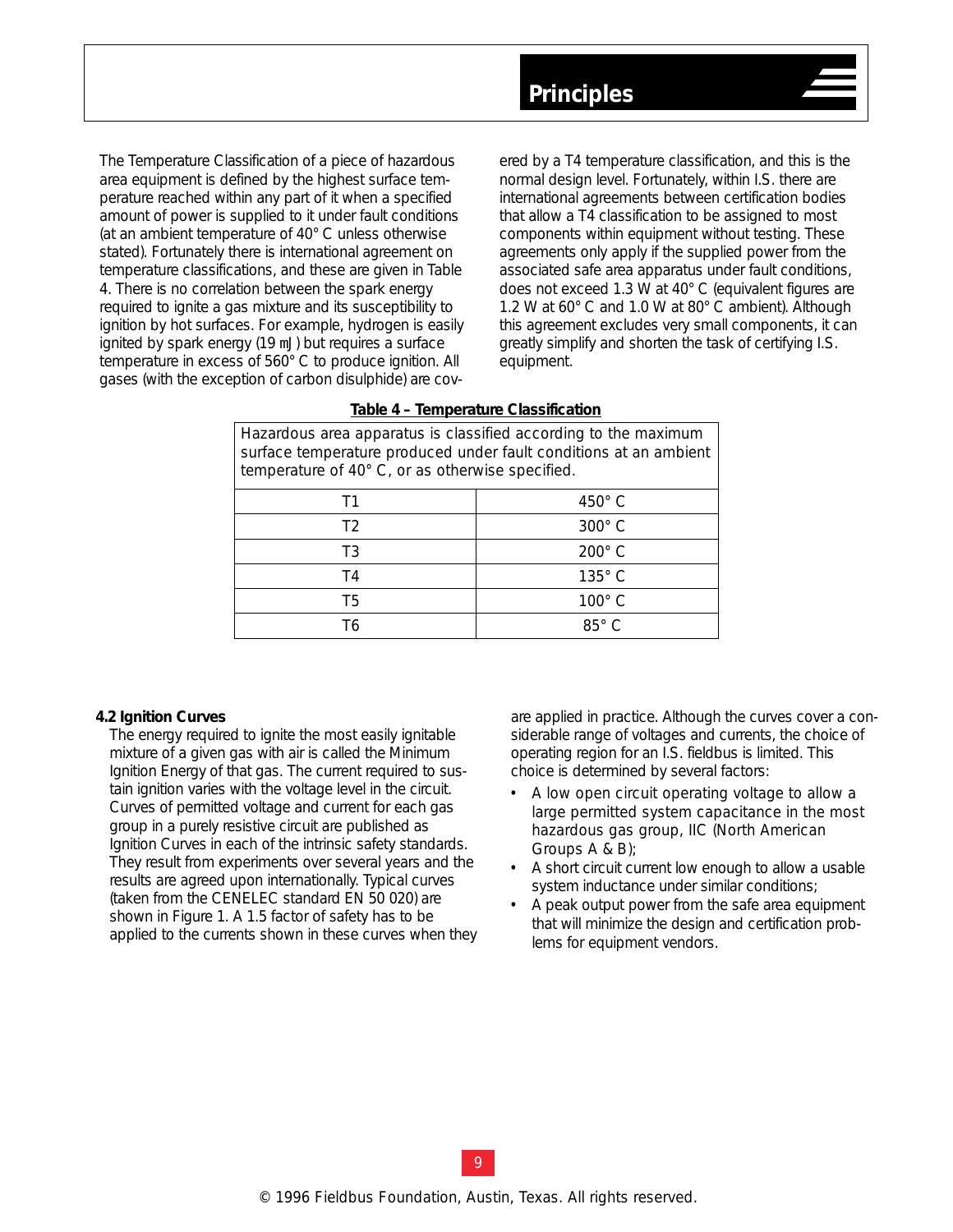**Principles**





These factors define an operating region below about 30 V, 300 mA and 1.2 W at 60° C, as shown in Figure 2 (which includes the required 1.5 factor of safety on the ignition curves). Capacitance is treated as a lumped parameter and its permitted value reduces sharply as the system voltage is increased. This proves to be a stronger defining effect than the reduction of permitted inductance as the current increases. This is because the increased inductance of long system cables is always

accompanied by an increased series resistance which reduces its effect. Any item of I.S. associated apparatus normally has maximum specified values for permitted capacitance, inductance and inductance-to-resistance (L/R) ratio that may be safely connected to its I.S. terminals. Cables may be specified by their L/R ratio, as an alternative to a simple inductance parameter, which can make system inductance a less significant factor.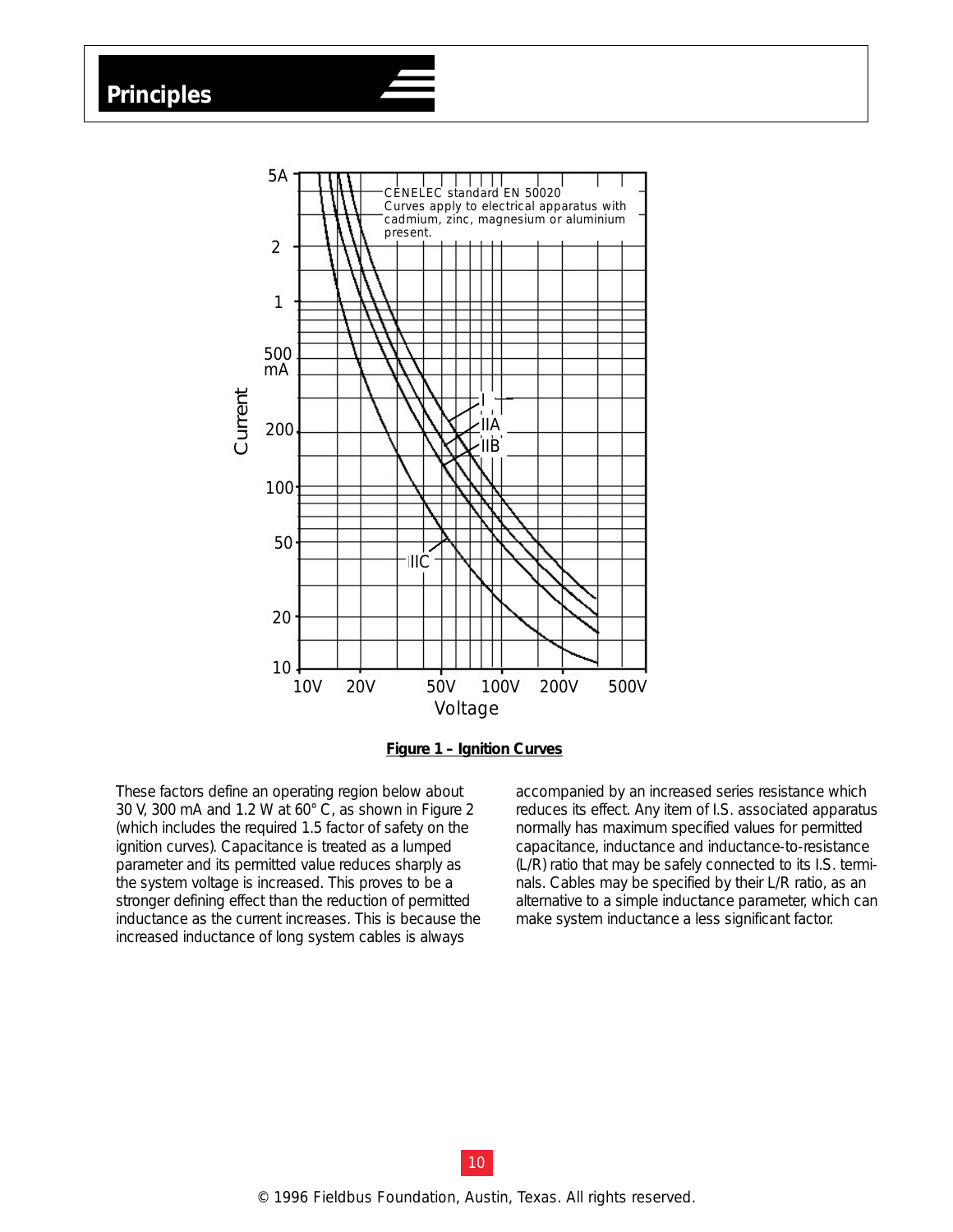

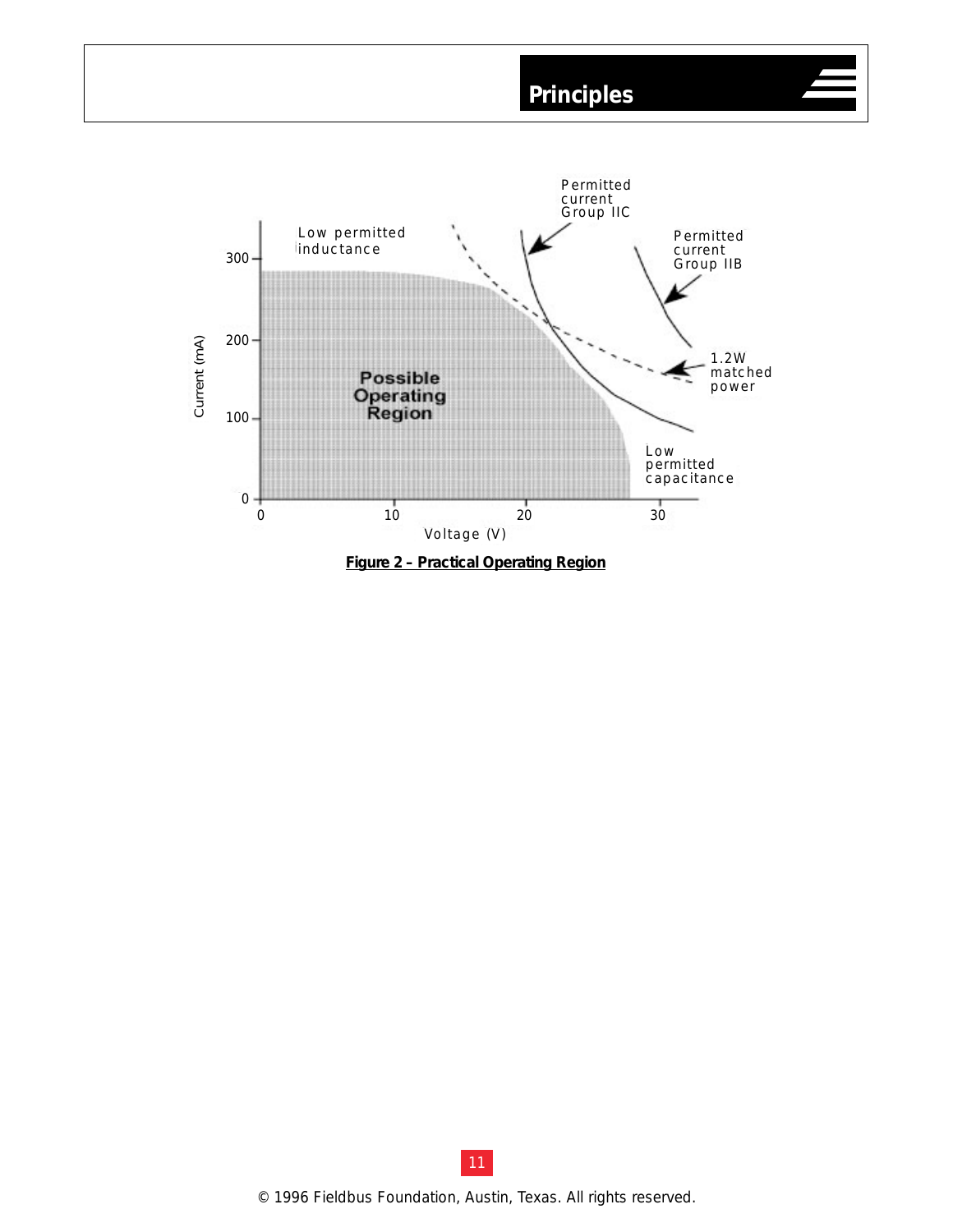# <span id="page-13-0"></span>**5.0 CERTIFYING EQUIPMENT FOR INSTALLATION IN HAZARDOUS AREAS**

Equipment of various different types has been certified for hazardous area use over many years. The added factor that fieldbus introduces is the need for equipment from different manufacturers to be certified in a compatible way for connection onto a common bus. This is essential to the success of fieldbus in hazardous area applications, otherwise a common communication standard will not be translated into installed, multi-vendor hazardous area systems. Previously each manufacturer has specified the safety parameters of their hazardous area products (together with their own associated safe area equipment or those of a specialist manufacturer) in a way that suited them, without reference to other manufacturers or competitors.

This approach is not sufficient for fieldbus. For this reason, the FOUNDATION 31.25 kbit/s Physical Layer Profile Specification has established some recommended certification parameters for communicating devices and accessory items. If followed, these will lead to equipment from different manufacturers being able to connect together on FOUNDATION fieldbus in a demonstrably safe manner.

This profile specification, derived from the IEC/ISA Fieldbus Physical Layer Standard IEC 1158-2 : 1993 (ISA standard ISA - S50.02 - 1992 has identical English text) Clause 11 and draft Clause 22, defines eight profiles for communicating fieldbus device types. Of these, four are specified as suitable for connection to an I.S. fieldbus within a hazardous area. These profile types, with their FOUNDATION type designations, are:

*Type 111* – standard-power signaling, bus powered, I.S. *Type 112* – standard-power signaling, separately powered, I.S.

*Type 121* – low-power signaling, bus powered, I.S. *Type 122* – low-power signaling, separately powered, I.S.

These types are distinguished from the remaining ones as being suited for hazardous area use by their property of introducing no electrical energy onto the fieldbus dur-

ing either reception or transmission of signals. This is because their *Medium Attachment Unit (MAU)* is specified as current sinking at all times; at no time during operation does it supply current to the fieldbus.

The remaining device profile types either employ transformer coupling of signals onto the fieldbus, in which case energy is supplied to the bus during half of each transmitted bit time, or do not include the internal energy limiting under fault conditions needed to obtain an I.S. certification.

The I.S. approach is inherently a system concept. All sources of possible energy into the flammable atmosphere must be considered and limited. It would be possible for a particular system including transformer coupled devices to be certified, but not in any generalized way or in an acceptable timescale. The FOUNDATION Physical Layer Profile Specification therefore specifies devices and accessory equipment for use on an I.S. fieldbus where the hazardous area equipment is supplied by one single source of power (from an I.S. power supply or through an I.S. interface of some type - see Section 6).

To achieve compatible device certifications, the Physical Layer Profile Specification recommends minimum input voltage, current and power levels with which hazardous area devices should be certified to operate. These are listed in Table 5. An *"ia"* certification (IEC designation, see Table 2) is recommended since this meets the requirements for international acceptance and ensures that systems can be analyzed without the need for repeated testing at each certification authority. Provided manufacturers certify devices to comply with at least these minimum levels, it should be possible safely and legally to connect certified devices from different manufacturers to the same fieldbus.

Also included in Table 5 is a recommended T4 device temperature classification. This will be required for operation with the majority of applications. The significance of the recommended device maximum residual capacitance and inductance parameters, also shown in Table 5, may not be immediately apparent, but these are explained more fully in Section 8.

| Parameter                   | <b>Recommended Value</b>          |  |
|-----------------------------|-----------------------------------|--|
| Device approval voltage     | 24 V min.                         |  |
| Device approval current     | 250 mA min.                       |  |
| Device input power          | 1.2 W min.                        |  |
| Device residual capacitance | $< 5$ nF                          |  |
| Device residual inductance  | $< 20$ mH                         |  |
| I.S. classification         | Ex ia, IIC (gas groups A & B), T4 |  |

**Table 5 – Recommended I.S. Parameters For Hazardous Area Devices**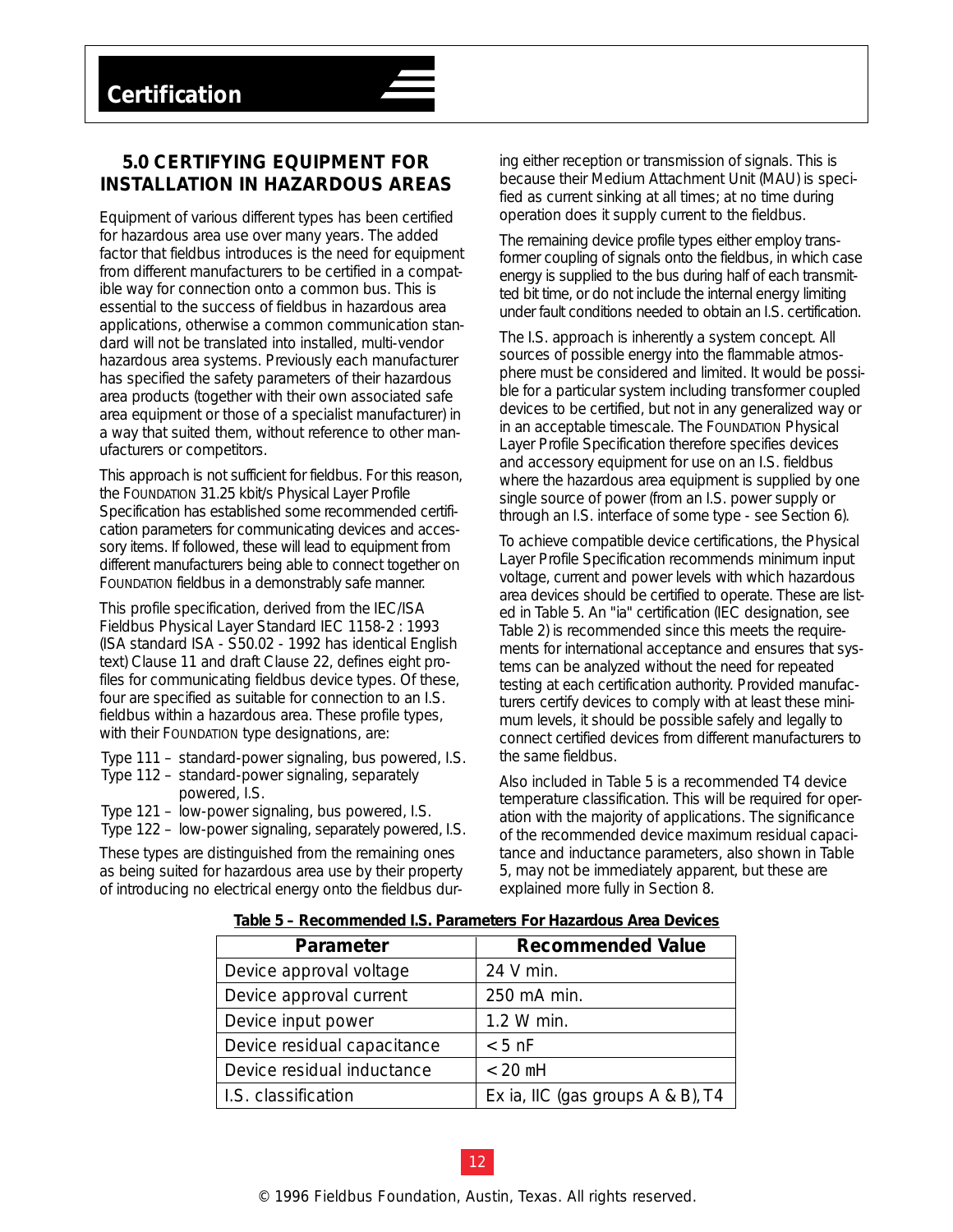<span id="page-14-0"></span>Individual manufacturers can choose to certify their equipment at figures higher than the minimum levels shown. There are good reasons to do this for particular applications, but they should be aware that if the fieldbus is powered in a way to take advantage of the increased specifications (usually by increasing the levels of short circuit current and maximum transferred power from the safe area) then only equipment certified to the higher levels can be connected to that bus. Also, the manufacturer should not under-estimate the difficulty of maintaining a T4 temperature classification with increased power levels supplied to the device, or the time needed to achieve device certification.

Any combination of device profile *Types 111, 112, 121* and *122* can be connected to a powered I.S. fieldbus. The FOUNDATION Profile Specification defines a fieldbus capable of operating with both standard-power and low-power signaling devices present (due to the chosen characteristics of power supply and terminators – see Section 4 for more details) and any combination of these four types of bus powered and separately powered units.

Any of the device profiles specified for hazardous operation can, as an alternative, be connected to a non-I.S. segment of a fieldbus, or to a totally safe area fieldbus, operating to FOUNDATION specifications. The only

requirement is that the bus must be powered (even for separately powered Types 112 and 122 devices).

NOTE – As with existing analog installations, care must be exercised in the installation and use of I.S. apparatus in a hazardous area if it has previously been connected into a non-I.S. system.

### *5.1 Bus Powered Devices (Profile Types 111 and 121)*

These are devices whose only source of electrical power is the fieldbus itself. A typical system might be as shown in Figure 3. The device MAU performs the dual function of regulating power from the fieldbus to the device and signaling onto the bus.

For the manufacturer, the major design challenges are to minimize the current drawn by each device – since the total current supplied to an I.S. fieldbus is limited (see Section 4) – and ensuring that only very low levels of unsuppressed capacitance and inductance can be measured external to the device. Recent emphasis on the immunity aspects of Electromagnetic Compatibility (EMC) makes the fitting of transient suppression components in the input of each device almost essential, but these present a problem in minimizing the residual reactive elements from an I.S. viewpoint.



Figure 3 – I.S. Fieldbus with Bus-Powered Devices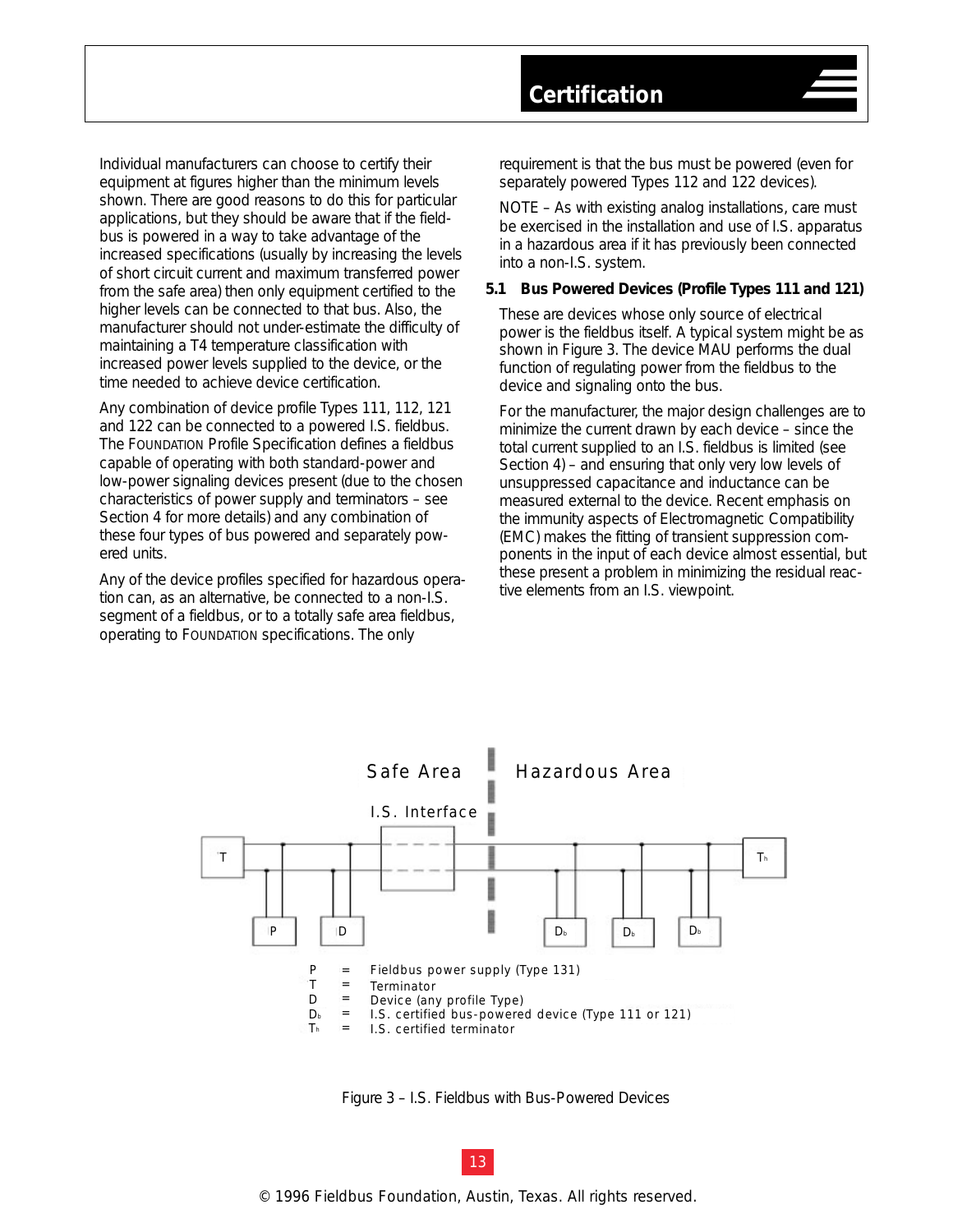<span id="page-15-0"></span>

NOTE: A Type 112 or 122 device will use I.S. in combination with other explosion protection techniques. The external power source or internal battery must be galvanically isolated from the fieldbus MAU.

### **Figure 4 – I.S. Fieldbus with Separately-Powered Devices**

### *5.2 Separately Powered Devices (Profile Types 112 and 122)*

These device types have one or more sources of electrical power in addition to the power supplied from the fieldbus itself. An example of such a device is an analyzer where the application circuitry requires higher levels of power than can be obtained from an I.S. fieldbus, or a battery powered hand-held unit. These types of equipment, and their power supplies, would be designed to use another form of explosion protection, but the fieldbus communication element may still be required to connect to an I.S. fieldbus. An example system is shown in Figure 4.

The MAU within the device is, in this case, required to provide power only to the fieldbus communications circuit itself. This is one application where the use of lowpower signaling (device *Type 122*) has an immediate advantage in reducing the current drawn from the fieldbus, but a standard-power signaling *Type 112* device can be used as an alternative. In either case, the MAU requirements completely mirror those of the corresponding bus powered device profile, and the certification parameters (Table 5) and operating characteristics are independent of the powering arrangements.

The major design requirement for I.S. fieldbus devices including separate sources of power is to ensure the complete separation of these sources from the fieldbus itself. This will normally involve some form of galvanic isolation to I.S. standards, with the communication signals being transferred across suitable opto-couplers or transformers. For connection to the FOUNDATION profile I.S. fieldbus this complete separation of power sources is an essential requirement.

### *5.3 Fieldbus Terminators*

The FOUNDATION Physical Layer Profile (Section 12.4) defines the recommended I.S. parameters for a terminator certified for installation in a hazardous area, as listed in Table 6. All FOUNDATION fieldbus segments require two bus terminators to be present. For an I.S. fieldbus, at least one of these will be mounted in the hazardous area (see Figures 3 and 4). Any terminator designed for possible installation in a hazardous area must be formally certified since it includes a resistive-capacitive circuit which cannot be evaluated from standardized reference curves. The minimum I.S. parameters recommended in the FOUNDATION Physical Layer Profile Specification are compatible with those of devices and other equipment and, provided these are complied with, will allow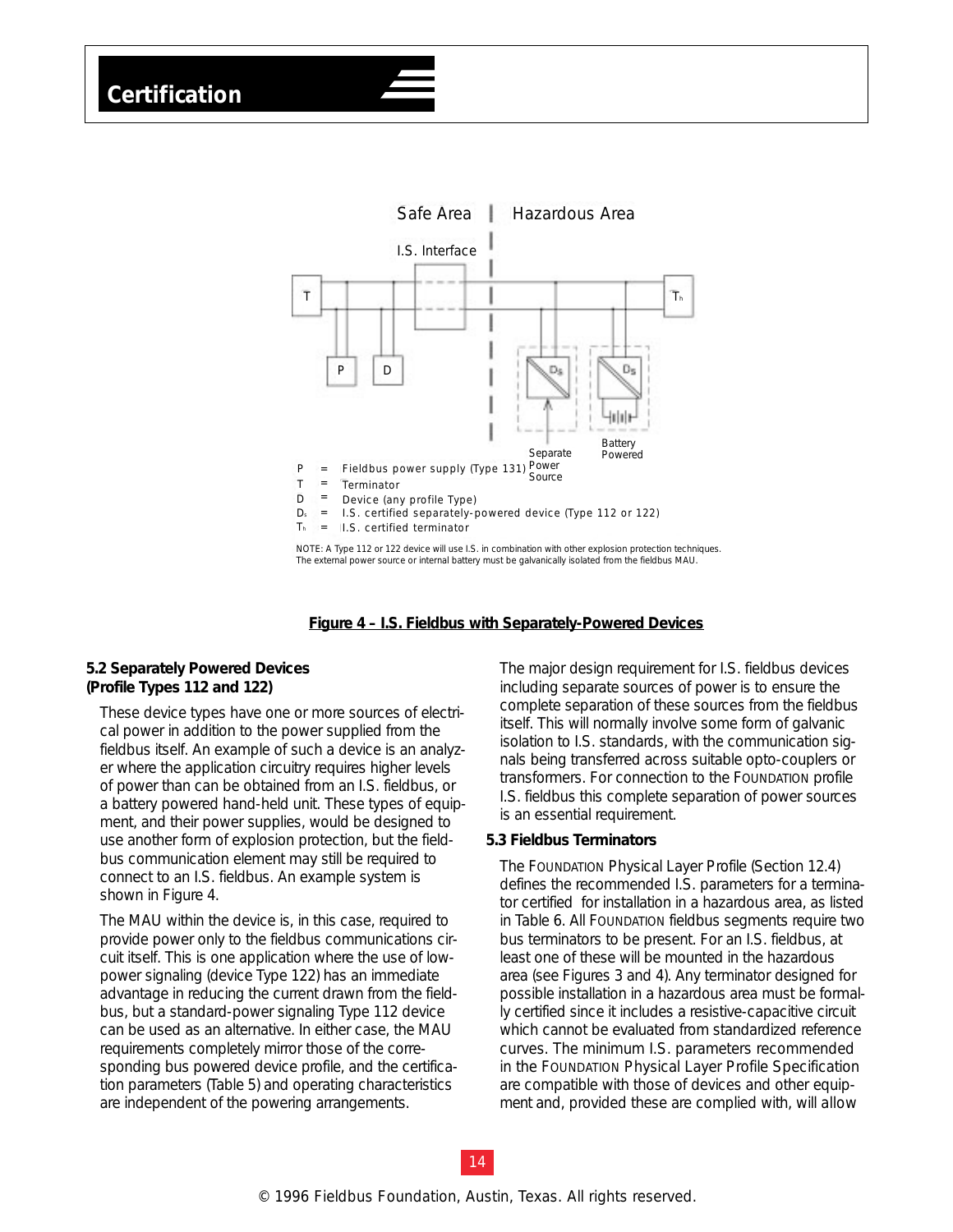| <b>Parameter</b> | Value                 |  |
|------------------|-----------------------|--|
| Mounting         | Zone 0 (US Div. 1)    |  |
| Gas group        | IIC (US Groups A & B) |  |
| Input voltage    | 24 V min.             |  |
| Input current    | 250 mA min.           |  |
| Input power      | 1.2 W min.            |  |
|                  |                       |  |

### **Table 6 – Recommended I.S. Parameters for Hazardous Area Mounted Terminator**

hazardous area fieldbus systems to be constructed. Some certification authorities may assign an equivalent unprotected capacitance to a particular manufacturer's terminator. In this case, the allocated capacitance value will be marked on the unit and should be taken into account when assessing available cable parameters, as outlined in Section 8.

The FOUNDATION terminator profile is derived from draft Clause 22 of the IEC/ISA Fieldbus standard, for reasons explained in Section 6.1. Bus terminators with other impedance characteristics should not be used on FOUNDATION fieldbus systems, as the transient response of the system could be adversely affected when different device profile types are added to the fieldbus.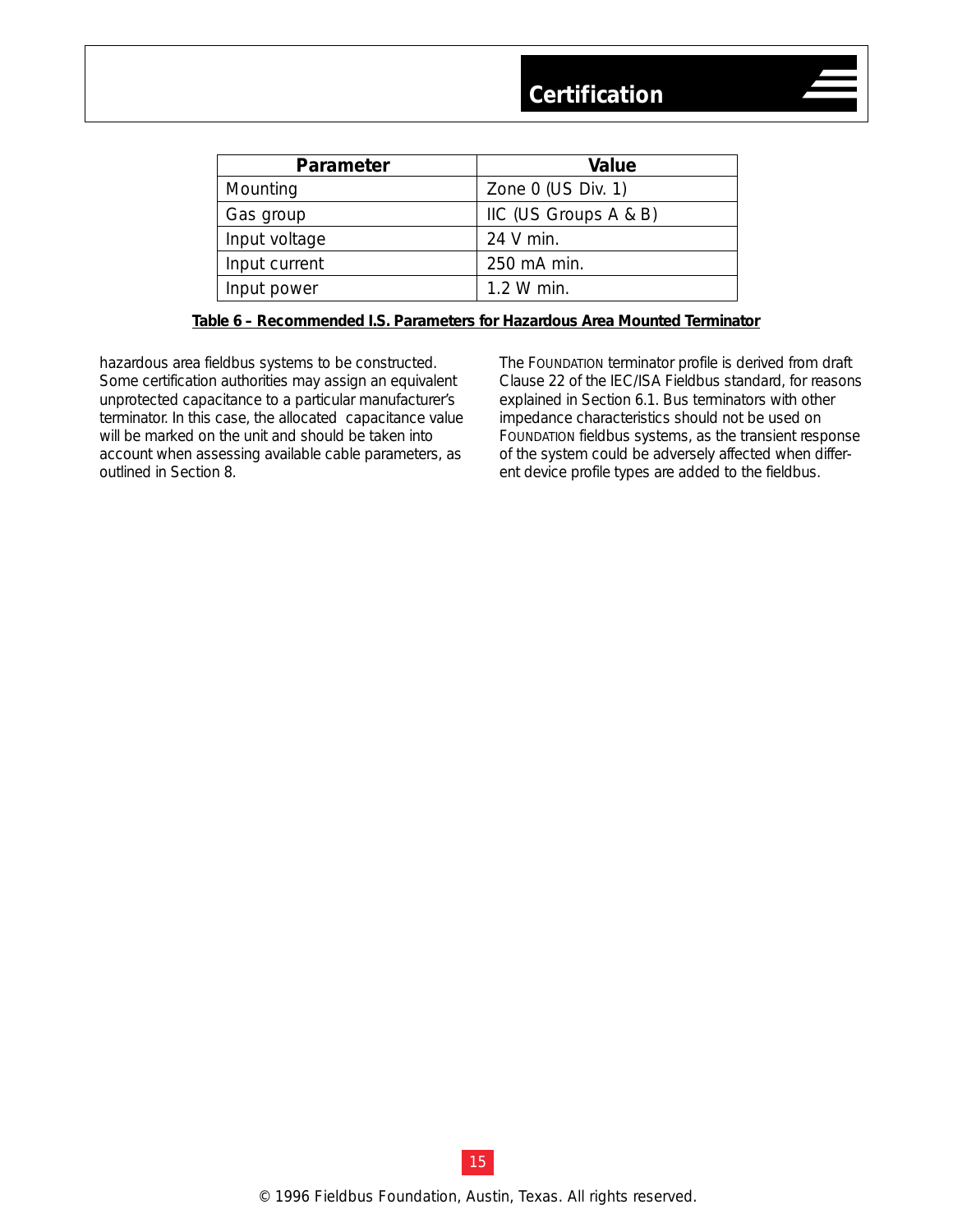### <span id="page-17-0"></span>**6.0 CERTIFYING ASSOCIATED EQUIPMENT FOR INSTALLATION IN THE SAFE AREA**

It is clear from the previous section that the only source of power to a FOUNDATION hazardous area fieldbus is that from the I.S. power source installed in the safe area. All safe area mounted equipment connected directly to wiring or equipment in the hazardous area that is part of an I.S. system must be formally certified compatible

with its intended application. Such equipment is classed as *Associated Apparatus*. In the fieldbus case the power comes from an I.S. power supply which can be a separate item of equipment, may be included in an I.S. galvanic isolator, or can be formed by a general purpose fieldbus power supply used in conjunction with an I.S. barrier. The FOUNDATION Physical Layer Profile Specifications for these items include recommended I.S. parameters, as listed in Table 7.

| <b>Parameter</b>                     | Value                 |
|--------------------------------------|-----------------------|
| Location of hazardous area apparatus | Zone $0$ (US Div. 1)  |
| Gas group                            | IIC (US Groups A & B) |
| Open circuit output voltage          | 24 V max.             |
| Short circuit output current         | 250 mA max.           |
| Matched output power                 | $1.2 W$ max.          |

|--|

The 24 V maximum output voltage specification in Table 7 is determined by two main factors:

- The requirement in the IEC/ISA fieldbus standard to operate with 1900m of a defined (Type "A") cable having 24 /km DC resistance (each conductor). This introduces a 92 cable loop resistance on a 1900m long fieldbus. When this resistance is consid ered together with
- a) the minimum operating voltage specification for field devices (9 V);
- b) the rapidly reduced permitted current level allowed by the ignition curves as the voltage rises, and
- c) the required restriction of transferred power level (1.2 W max.),

a supply voltage below 24 V maximizes the current available to fieldbus devices.

• The rapid decrease in permitted system capacitance as the system voltage increases much above 20 V (This is normally only a practical problem in the most hazardous gas group and is discussed more fully in Section 8).

A plot of the maximum current available to field devices as the certified voltage of the I.S. power source varies is shown in Figure 5. This confirms that there is no advantage to be gained from operating an I.S. fieldbus at voltages above 24 V.

The recommended maximum short circuit current and transferred power specifications from the safe area power source are chosen to be compatible with the minimum current and power levels recommended in the I.S. device profiles listed in Table 5.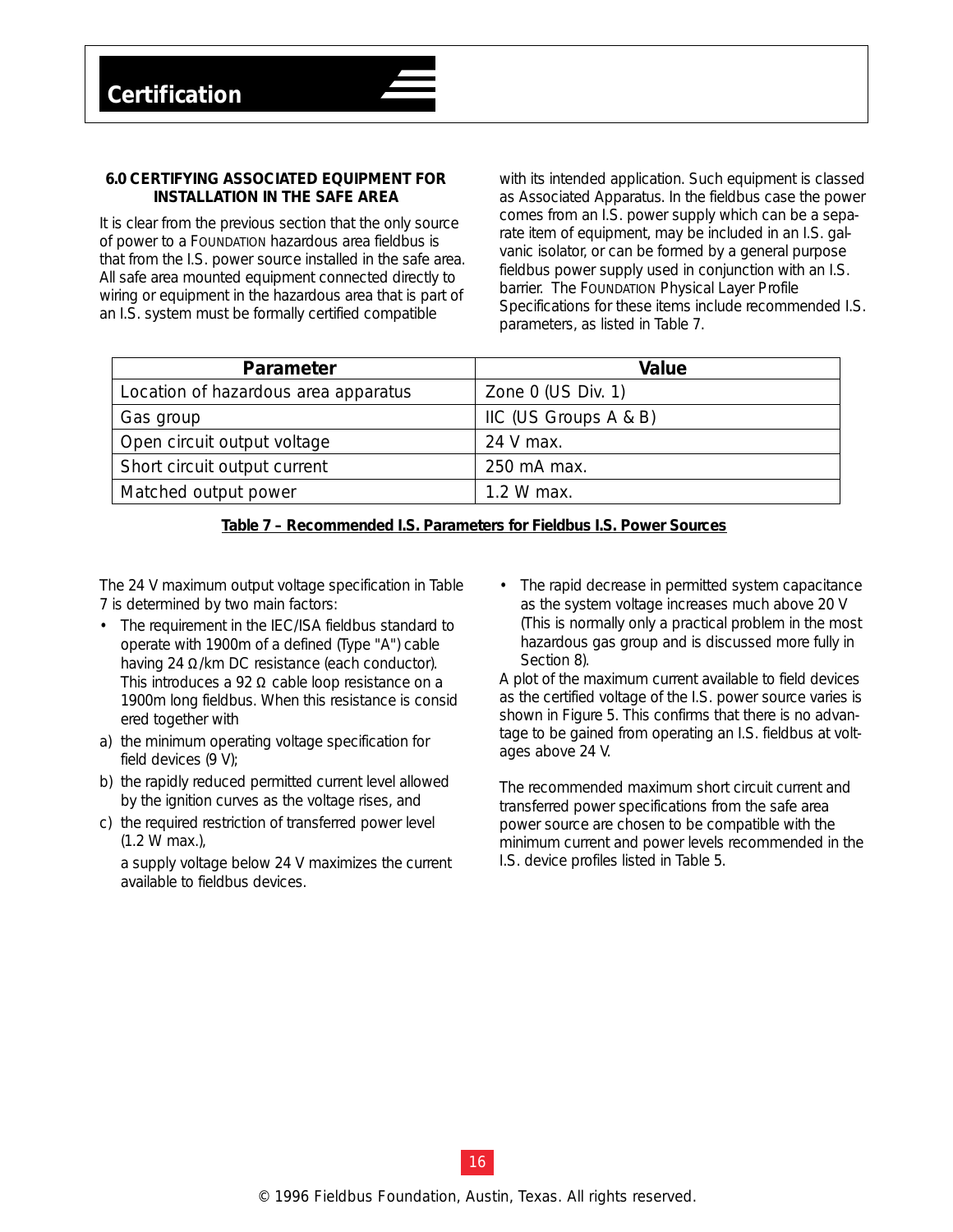

### **Figure 5 – Variation Of Available Device Current With I.S. Source Voltage**

The current available to hazardous area devices on an I.S. fieldbus also varies with the length of the hazardous area bus. This is simply due to an increasing DC loss in the cable resistance as the bus length increases. Figure 6 shows a typical characteristic, based on an assumption that the I.S. interface is designed for about the optimum voltage indicated in Figure 5 and that all the hazardous area devices are connected at the far end of the fieldbus.

NOTE – Figures 5 and 6 as based on the following assumptions:

- 1. Type "A" cable characteristics, from the IEC/ISA Physical Layer fieldbus standard. This cable is nominal 0.8 mm<sup>2</sup> (#18 AWG). Results will be different with other wire sizes.
- 2. An I.S. fieldbus with a power supply voltage 3 V below the shown certification voltage. This figure is made up of a 2 V difference between certification and operating voltages, plus an additional 1 V peak signal excursion on the bus (which can occur when one bus terminator is removed).
- 3. All devices located at the far end of the bus and operating with a minimum device voltage of 9 V.
- 4. Figure 6 assumes I.S. certification parameters of 22 V, 214 mA and a 19 V power supply voltage.

A practical system may comprise equipment with operating characteristics different from these assumptions.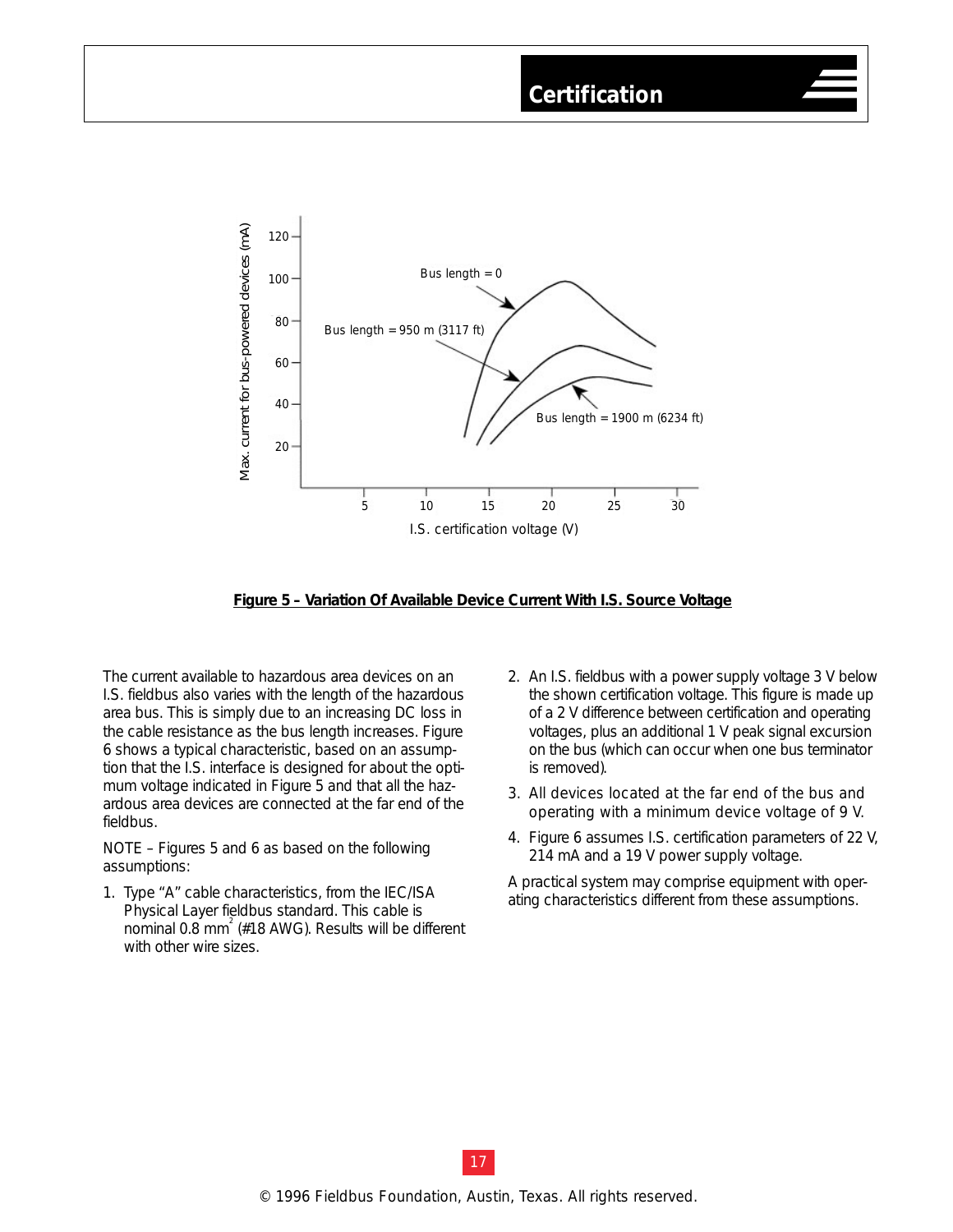# <span id="page-19-0"></span>**Certification**



### **Figure 6 – Variation Of Available Device Current With Bus Length**

Apparatus connected to the safe area terminals of associated apparatus does not need to be certified, but must comply with certain requirements outlined in Section 6.4.

### *6.1 Fieldbus Power Supplies*

The FOUNDATION Physical Layer Profile Specification (Section 12.1) includes a *Type 133* I.S. power supply. This unit is specified, including recommended I.S. parameters as given in Table 7, such that it can be connected directly to an I.S. fieldbus circuit in a hazardous area. In such an application it is likely to be associated with an I.S. galvanic isolator (carrying communications between safe area and hazardous area mounted devices, see Section 6.3) designed and certified as providing negligible additional power to the hazardous area system.

An alternative application is where the whole fieldbus is contained in the hazardous area, with no communication to or from safe area devices. The power supply and one bus terminator are then the only items mounted outside the hazardous area. This type of application does not occur very often.

A *Type 133* fieldbus power supply suitable for direct connection to the hazardous area wiring of an I.S. system will be marked with its safety parameters. If these are not clear and understood, or if there is any doubt regarding the safety characteristics of an item of fieldbus equipment that is part of an I.S. system, then full data should be requested from the manufacturer or his authorized local representative.

NOTE – Only I.S. power supplies with linear output characteristics are discussed here, but the use of resistively limited power supplies having a non-linear output characteristic is not precluded.

The impedance characteristic of all the fieldbus power supplies defined in the FOUNDATION Physical Layer Profile Specification is chosen to conform with the requirements of draft Clause 22 of the IEC/ISA Fieldbus standard, rather than the characteristic defined by Clause 11 of that standard. This is important since it allows devices employing both standard-power and low-power signaling to be present on the same system in any combination without degrading signal waveforms. This is possible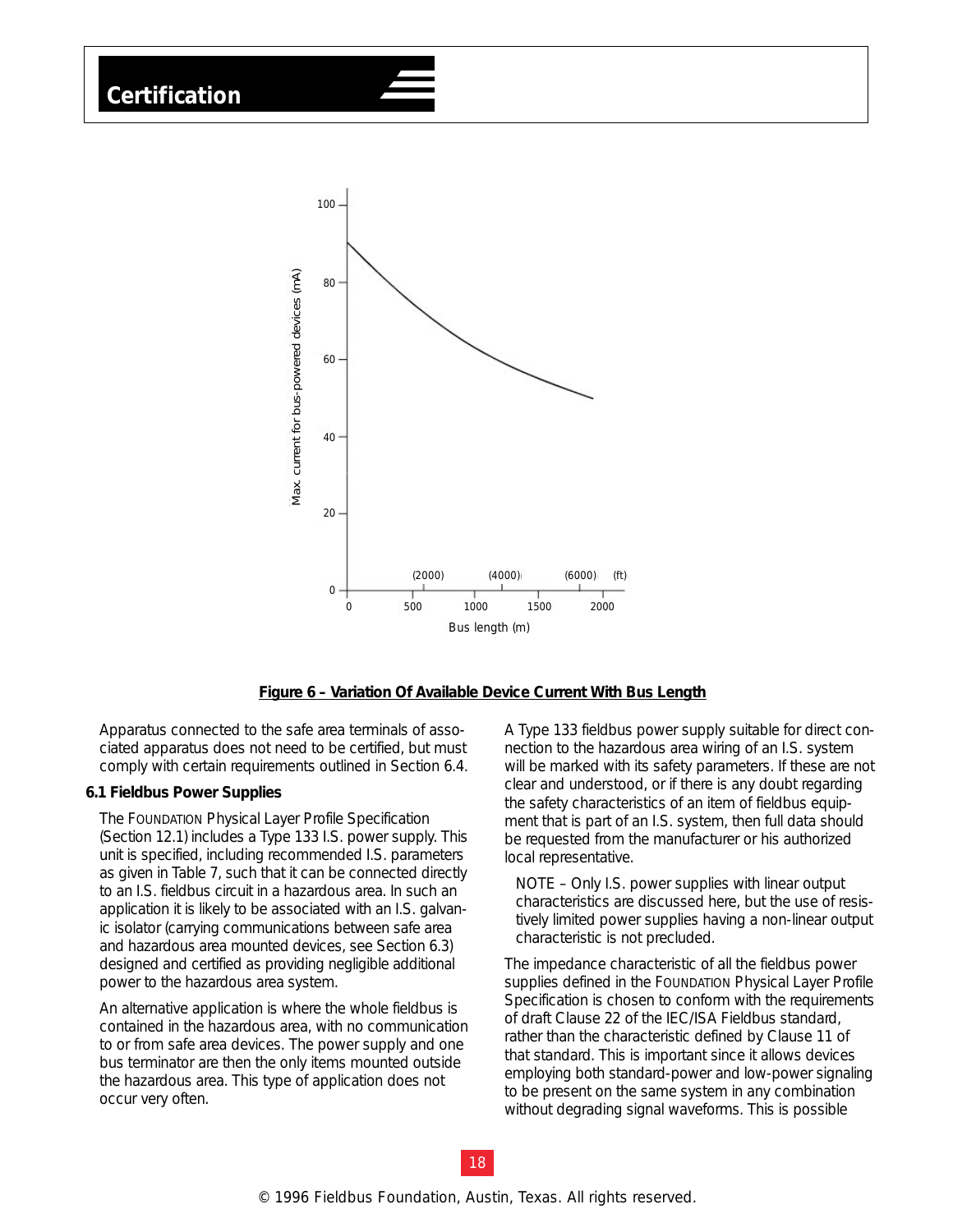<span id="page-20-0"></span>because the FOUNDATION fieldbus network as specified has a flat frequency response characteristic over a wide frequency range, achieved by tailoring the inductive reactance of the power supply to offset the capacitive reactance of the specified terminator. Before the advent of low-power signaling devices this did not appear very important, but these devices introduce current changes on the network at both bit and frame data rates and a flat characteristic is necessary to guarantee acceptable communication along the bus under all conditions.

The impedance of fieldbus cables and resistive elements in I.S. interface equipment (and even component tolerances in the fieldbus power supplies and terminators) degrade the flatness of this overall system frequency characteristic somewhat, but the specified test conditions in the draft Clause 22 of the standard ensure acceptable limits are maintained. Power supply characteristics other than those specified in the Physical Layer Profile Specification should not be used on FOUNDATION I.S. fieldbus networks.

When considering the current required by devices on a hazardous area I.S. fieldbus compared with that available from the power supply it is important to remember that there are two classes of device in this respect:

- a) Devices whose average current draw remains constant between receiving and transmitting (These may be a Type 111, 112, 121 or 122 device);
- b) Devices whose current draw increases when they are transmitting (These will be a Type 121 or 122 device).

When considering the first class of device it is sufficient to sum the current taken by all devices and compare this with the available current in the particular system configuration. This is calculated from the power supply voltage, the device minimum operating voltage (9 V), and all the resistive elements present in the particular system (power supply, cables and I.S. interface).

With the second class of device the quiescent current (during reception) of each device is again summed, but an additional current equal to the highest current difference between receiving and transmitting of any device in the system must then be added to this figure.

In either case it may be considered prudent to allow for the additional current taken during device start-up or by, for example, a portable bus analyzer that may be required on the system occasionally during operation. If this margin is not available reliable bus communication could be affected during these periods.

### *6.2 I.S. Barriers*

The FOUNDATION Physical Layer Profile Specification (Section 12.2) includes an I.S. barrier. Such barriers are intended for mounting in the safe area only (unless their certification expressly allows installation in a hazardous areas using additional protection techniques). A typical I.S. barrier comprises a simple network of shunt-connected zener diodes, series current limiting resistors and protection fuses. The barrier performs its function by diverting excessive voltage or current surges or overloads safely to the system earth (or *ground* in North American parlance) before they can cause ignition of the hazardous atmosphere. The existence of a properly rated, high integrity connection from the barrier to earth is therefore a primary safety requirement when using a barrier-protected fieldbus in a hazardous area. Most national installation codes require that the earth cable has a DC resistance of <1 between the barrier earth terminal and the system safety earth (normally the connection to the neutral point of the power distribution system). An I.S. barrier intended for operation with a safety earth must never be operated without the safety earth properly installed and connected.

The topic of earthing requirements for I.S. systems is too large to cover in any depth here. FOUNDATION I.S. fieldbus systems must obey the same well established general earthing principles as other I.S. systems. If installers have any doubt about what the system requires they are advised, before installing it, to consult published material from specialist I.S. suppliers (or speak directly to them) regarding specific installation requirements for their products. Some general points to take note of are:

- The selected safety earth connection point should be free from the possibility of invasion by other large fault currents (such as those from a large electric motor, for example);
- The safety earth connection should not carry any significant current during normal operation (except, for instance, the noise current present in cable screens);

NOTE – The IEC/ISA Fieldbus Physical Layer Standard precludes the use of the cable screen as a power conductor.

- The safety earth cable should be clearly identified, and checked regularly for mechanical damage and integrity;
- For testing purposes, the fitting of two safety earth cables in parallel is recommended by some authorities. This facilitates the periodic measurement of resistance to earth (by disconnecting one cable and measuring the loop resistance).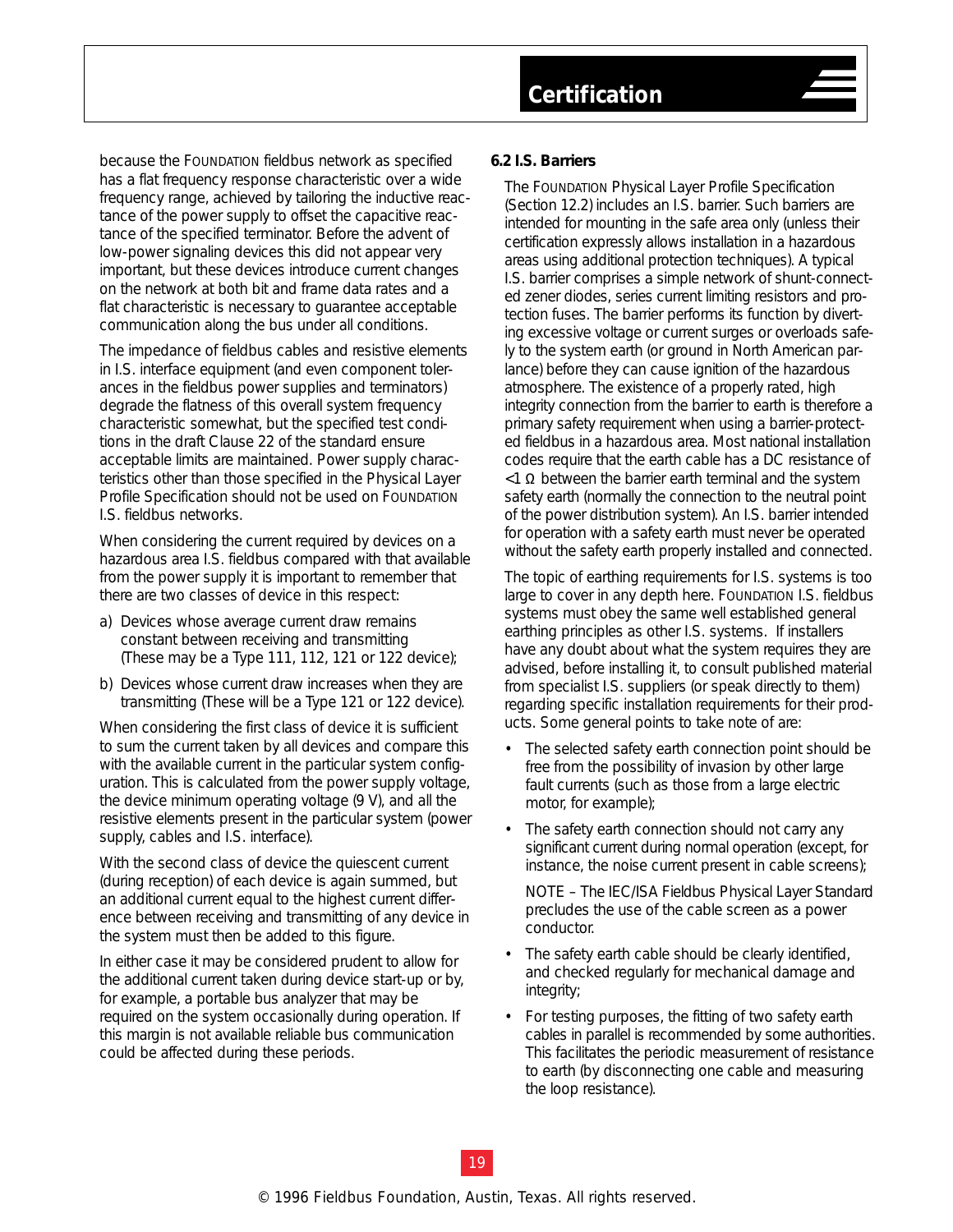



The IEC/ISA Physical Layer Standard requires that the fieldbus is operated in a balanced mode with respect to earth. Barriers to the FOUNDATION I.S. barrier profile must maintain this balanced operation. This will normally require a dual channel I.S. barrier with equal positive and negative channel voltages. Usually it will be supplied from a FOUNDATION *Type 131* power supply, as illustrated in Figure 7. For correct fieldbus operation, the output voltage of the power supply must match the specified *Working Voltage* of the I.S. barrier.

This working voltage will normally be lower than the certified output voltage (*safety voltage*) of the barrier – by perhaps as much as 2 V. In addition to this, an allowance of 1 V needs to be made for the maximum excursion of the signal voltage on the fieldbus (which occurs if one bus terminator is removed). If an attempt is made to operate the system with a power supply voltage rating which results in voltages greater than its working voltage being applied to the barrier, fieldbus communications will be disrupted (by turning on of the internal barrier diodes). This may eventually result in permanent damage to the barrier by blowing its internal protection fuses. The values shown on Figure 7 are simply examples on a typical system. Other measured values may be equally valid with a particular manufacturer's equipment.

The I.S. barrier represents a significant lumped impedance in each fieldbus line (perhaps up to 80 , depending on its characteristics). The IEC/ISA Physical Layer Standard (Clauses 11.7.5 and 22.7.5) requires a terminator to be placed at both ends of the fieldbus trunk cable. An impedance discontinuity, such as that introduced by an I.S. barrier, constitutes one end of the fieldbus trunk. The IEC/ISA Physical Layer Standard (Clauses 11.8.2 and 22.8.2) specifies a maximum cable length of 100 m (328 ft) between an I.S. barrier and the nearest terminator. Wiring from the barrier to any equipment in the safe area should therefore be treated as a spur cable, and limited in length by the recommendations in Annex B of the IEC Physical Layer Standard (printed as Annex C in ISA-S50.02-1992).

Some barrier manufacturers may therefore choose, for user convenience, to include a fieldbus terminator within the I.S. barrier. Users should check whether a particular I.S. barrier is specified as having an integral terminator, or requires an external terminator suitably certified for connection to hazardous area circuits.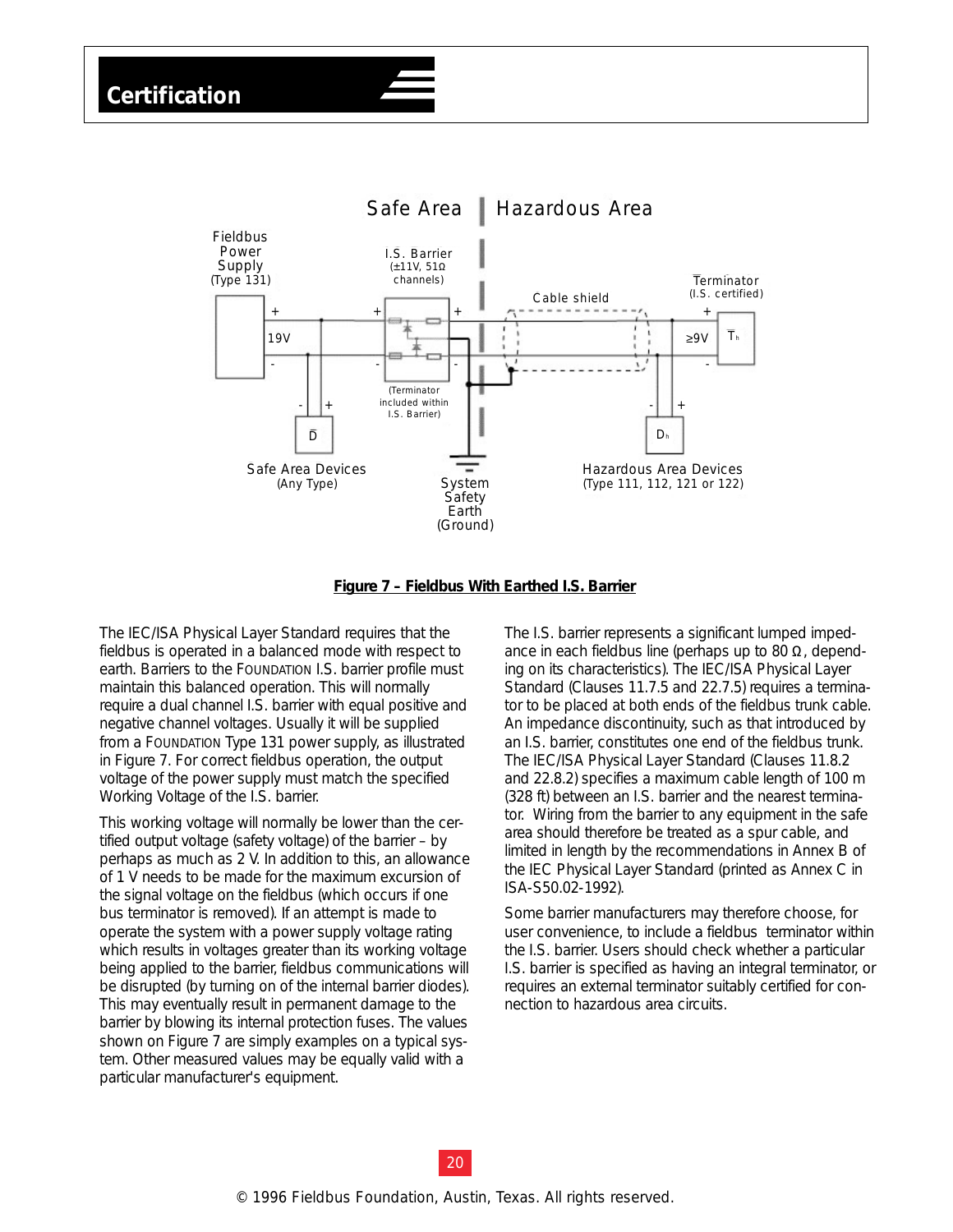<span id="page-22-0"></span>

### **Figure 8 – Fieldbus With I.S. Galvanic Isolator**

### *6.3 I.S. Galvanic Isolators*

The FOUNDATION Physical Layer Profile Specification (Section 12.3) includes an I.S. galvanic isolator. This type of unit, in contrast to an I.S. barrier, maintains safety by having high integrity isolation that prevents the transmission of electrical surges or overloads from the safe to the hazardous area. Transmission of electrical power and signals through the isolator is achieved using specially designed components such as transformers and optocouplers with guaranteed minimum segregation and isolation characteristics. Voltage and current limiting is then applied before signals are transmitted to the hazardous area circuit, defining the isolator hazardous area output characteristic as in the case of an I.S. barrier. When using an I.S. galvanic isolator a safety earth connection to the unit is therefore not required (in contrast to the I.S. barrier equivalent), since surge currents are no longer diverted to earth. It is, however, still necessary to provide a system earth for the proper termination of cable shields. I.S. galvanic isolators are intended for safe area mounting only (unless their certification expressly allows installation in a hazardous area using additional protection techniques).

One advantage of the I.S. galvanic isolator over the I.S. barrier is that it has a hazardous area circuit which is fully isolated from earth, making it easier to ensure the fieldbus is operated in a balanced mode with respect to earth. The active circuitry employed in the galvanic isolator also makes it possible for the isolator to present a reduced effective impedance in each fieldbus line (compared with the I.S. barrier) at the signaling frequencies. Manufacturers who implement this reduction technique within their I.S. galvanic isolator products will probably choose not to include a bus terminator within the unit, since the bus segments on both sides of the isolator may be considered as a single continuous bus. However, it is recommended in all cases to check the manufacturer's documentation regarding placement of bus terminators.

An I.S. galvanic isolator to the FOUNDATION Physical Layer Profile Specification is likely to include the equivalent of a *Type 133* fieldbus power supply. An example system is shown in Figure 8. Alternatively, it may be specified to operate in conjunction with an external fieldbus power supply of this same type. In either case, the characteristics of the galvanic isolator and power supply elements must be considered together when assessing the overall safety parameters represented by the combination. Where these are separate items, both units will be marked with their certified safety parameters.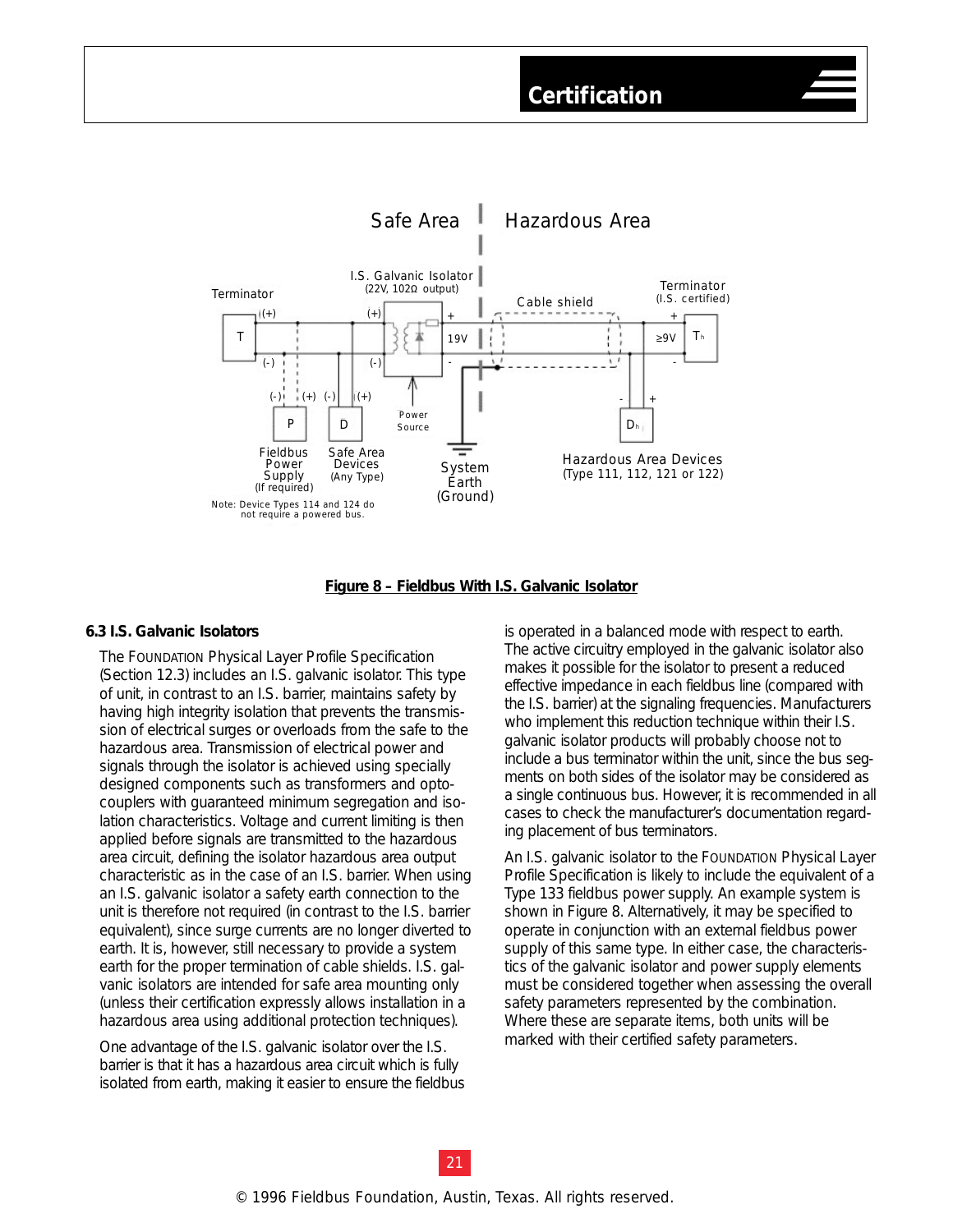### <span id="page-23-0"></span>*6.4 Requirements For Other Safe Area Equipment Connected To The Fieldbus*

By employing a suitably certified I.S. barrier or galvanic isolator, most of the restrictions are removed from equipment mounted in the safe area and connected to the safe area terminals of these devices. However, one significant requirement remains: no supply or source of generated voltage over 250 V RMS AC or DC may be present in any of the equipment connected to the safe area fieldbus. Most of this equipment will employ low voltage circuits and have no problems in complying. However, a personal computer (used as part of a fieldbus communications analyzer, for instance) or a DCS visual display

system often contain high voltage circuits driving the CRT display. These technically invalidate the I.S. certification of the barrier or isolator unit (because the protection fuses in them can be bypassed by arcing from high input voltages) but, for personnel safety reasons, these types of equipment normally include a large separation between their high voltage circuits and the fieldbus or other user-accessible ports. Where there is any doubt that this is the case, the problem can normally be overcome by interposing a surge protection device between the equipment containing the high voltage circuitry and the associated safe area apparatus of the I.S. fieldbus.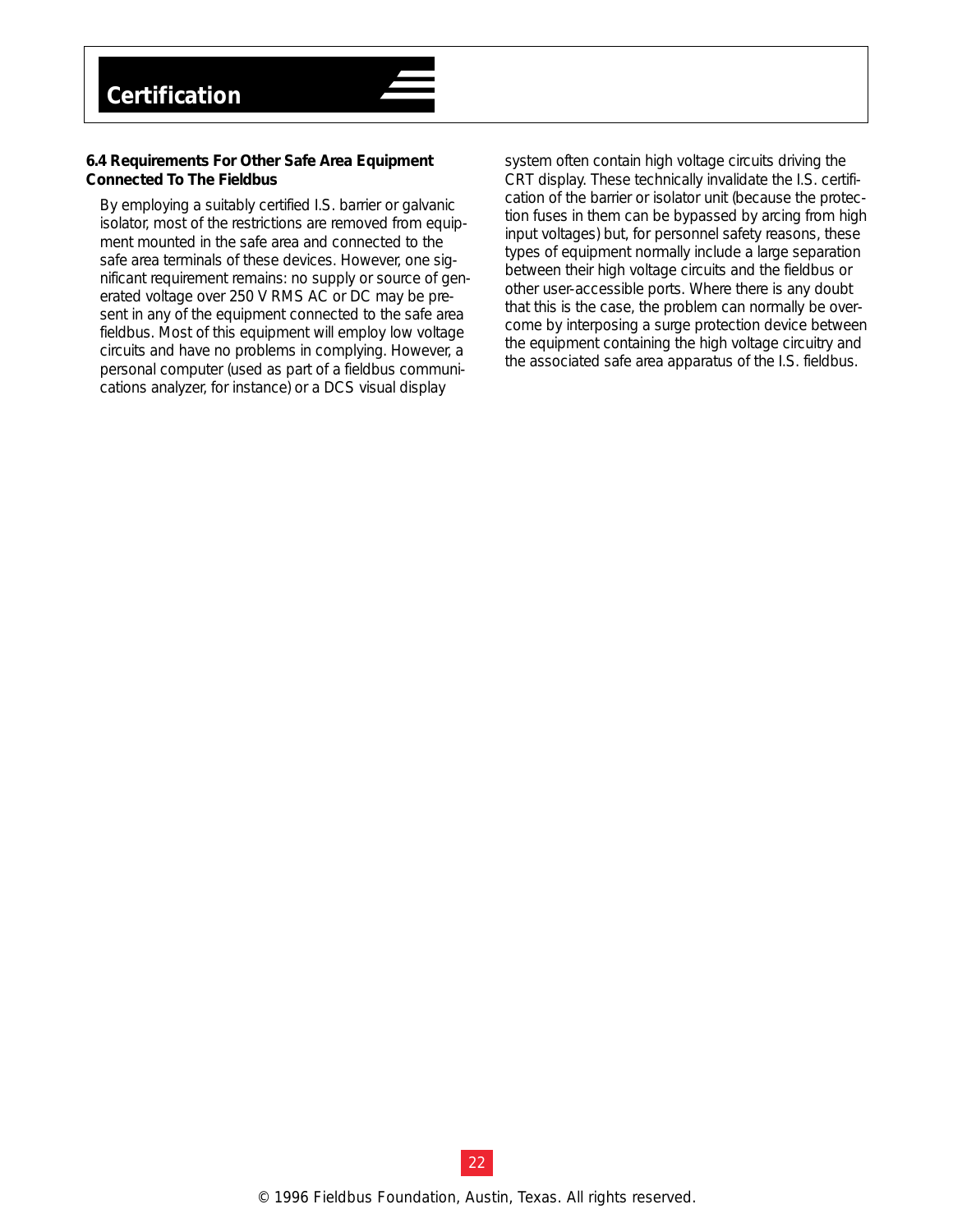### <span id="page-24-0"></span>**7.0 ANALYZING THE SAFETY OF A FOUNDATION I.S. FIELDBUS SYSTEM**

Requirements for formal third-party certification of a planned fieldbus system before installation vary between different countries. In the UK there is no legal requirement to obtain this certification, whereas in some other European countries it is required under some conditions. In France and Germany, for example, a system certification is specifically required when the hazard includes Zone 0. In Japan, at the present time, a systems certificate is a mandatory requirement.

North America has pioneered the acceptance of an *Entity Concept*. This is a system that assigns safety parameters to both power sourcing and receiving equipment in an I.S. system, allowing competent users to analyze the suitability and safety of any proposed system by comparing assigned device parameters. An extension of this approach is very suited to the analysis of a multivendor fieldbus system using equipment complying with the FOUNDATION Physical Layer Profile Specification. This could be a safety evaluation by the system designer, or for presentation of the results in an easily analyzed form to a third-party certification body. Although system certification is not a legal requirement in many countries, as outlined above, many major users still require it as an additional safeguard that the system installed is safe to operate. Where this system certification is needed, authorities will require each item of equipment to be completely defined.

The entity concept approach compares directly the parameters of equipment providing energy to the I.S. fieldbus system with those that receive it. With compatible equipment, certified to the recommended I.S. parameters contained in the FOUNDATION Physical Layer Profile Specification, adequate safety can quite easily be demonstrated. This must always be done prior to installation, whether or not a third-party system certification is required.

The recommended procedure consists of listing details for each piece of apparatus (both associated safe area apparatus and hazardous area mounted items) in a structured format as shown in Figure 9. Relevant information for each piece of equipment includes the following items:

### For all items of equipment:

Details of manufacturer Manufacturer's type reference Certification body Certification standard Certificate or file reference number Certification category : Ex ia or Ex ib (Class 1) Permitted gas group(s) : IIA, IIB, IIC (Groups A, B, C, D) For intrinsically safe, hazardous area apparatus: Maximum certified input voltage, Ui (Vmax) Maximum certified input current, I (Imax) Maximum certified input power, Pi (Pmax) Temperature classification, T Residual device capacitance, Ci Residual device inductance, Li

For associated safe area apparatus: Maximum certified open circuit output voltage, U. (Voc, see Note 2) Maximum certified short circuit output current, Io (Isc, see Note 2) Maximum transferred output power, P<sub>o</sub> (Pm) Maximum permitted capacitance,  $C<sub>o</sub>$  (Ca) Maximum permitted inductance, L. (La) Maximum permitted inductance to resistance ratio,  $L_0/R_0$  ( $L/R$ )

### NOTES

**Safety**

- 1. The symbols normally used for these parameters are shown here (and in figures 9 through 11) in IEC terminology. Where the equivalent North American symbol is different it is shown in parentheses after the IEC symbol.
- 2. When these entity parameters result from the combination of several I.S. sources they are designated as Vt and It, rather than Voc and Isc, in North American terminology.

The relevant information is required for each item present in the planned system. If there is any doubt about the parameters for a piece of equipment these should be obtained in writing from the manufacturer or his authorized local representative. Where compliance with any special conditions is required as part of the equipment certification these should be particularly noted. When all the information has been gathered, the table format of Figure 9 can be completed in detail, as illustrated in Figure 10. This has been completed for equipment certified to IEC categories, but can easily be translated to North American categories where equipment is certified to these standards. It is generally not possible to mix equipment certified to different (not fully compatible) standards in a single I.S. system.

NOTE – The data shown in Figure 10 is for illustration purposes only and does not indicate anything about the existence or suitability of the particular equipment listed.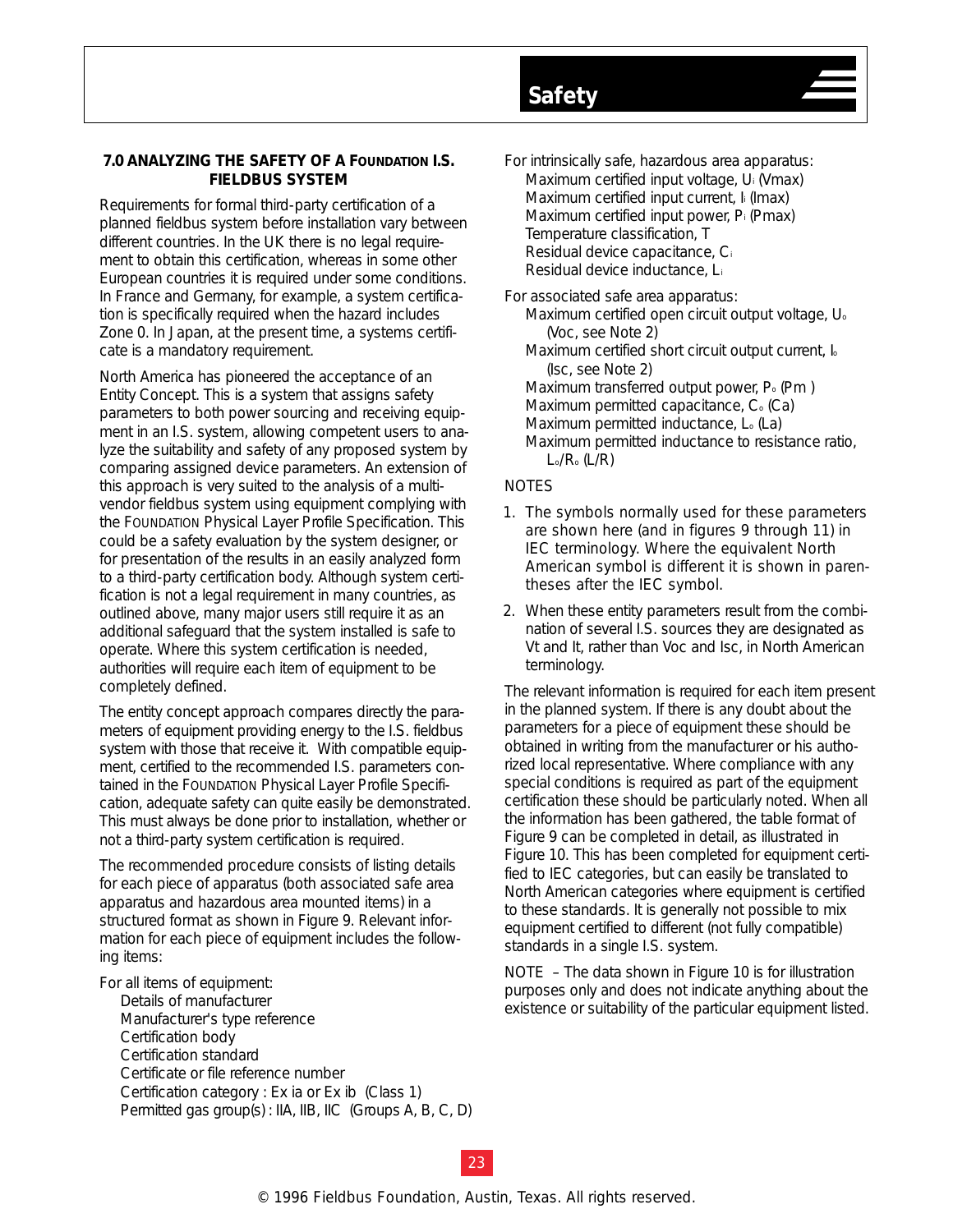### **Intrinsic Safety Approval Standard:**

### **Associated Apparatus (Safe Area)**

| Man. | Type<br>Ref. | Certn.<br>Auth. | Cert.<br>No. | Certn.<br>Cat. | Gas<br>Group |
|------|--------------|-----------------|--------------|----------------|--------------|
|      |              |                 |              |                |              |
|      |              |                 |              |                |              |
|      |              |                 |              |                |              |

| Uo<br>(Voc) | lo<br>(Isc) | Po<br>(Pm) | Co<br>(Ca) | Lo<br>(La) | Lo/Ro<br>(L/R) |
|-------------|-------------|------------|------------|------------|----------------|
|             |             |            |            |            |                |
|             |             |            |            |            |                |
|             |             |            |            |            |                |

### **I.S. Apparatus (Hazardous Area)**

| Man. | Type<br>Ref. | Certn.<br>Auth. | Cert.<br>No. | Certn.<br>Cat. | Gas<br>Group | Temp.<br>Class | Ui<br>(Vmax) | li<br>(Imax) | Pi<br>(Pmax) | Ci | Li |
|------|--------------|-----------------|--------------|----------------|--------------|----------------|--------------|--------------|--------------|----|----|
|      |              |                 |              |                |              |                |              |              |              |    |    |
|      |              |                 |              |                |              |                |              |              |              |    |    |
|      |              |                 |              |                |              |                |              |              |              |    |    |
|      |              |                 |              |                |              |                |              |              |              |    |    |
|      |              |                 |              |                |              |                |              |              |              |    |    |
|      |              |                 |              |                |              |                |              |              |              |    |    |

### **Complete System**

| Certn.<br>Auth. | Cert.<br>No. | Certn.<br>Cat. | Gas<br>Group | Temp.<br><b>Class</b> | <b>Uo</b><br>(Voc) | IО<br>(Isc) | Po<br>(Pm) | for<br>Cable | Max. $C \mid$ Max. L $\mid$<br>for<br>Cable,<br><b>or</b> | Max.<br>L/R<br>for<br>Cable |
|-----------------|--------------|----------------|--------------|-----------------------|--------------------|-------------|------------|--------------|-----------------------------------------------------------|-----------------------------|
|                 |              |                |              |                       |                    |             |            |              |                                                           |                             |

### **Figure 9– Recommended Table For System Safety Analysis**

For a safe system, the following conditions must apply for each piece of apparatus on the intended fieldbus network:

| Ui | Uo | (Vmax  | Voc) |
|----|----|--------|------|
| Ιi | lО | (Imax) | lsc) |
| Pi | Po | (Pmax  | Pm)  |

These conditions are clearly met in the example system shown in Figure 10.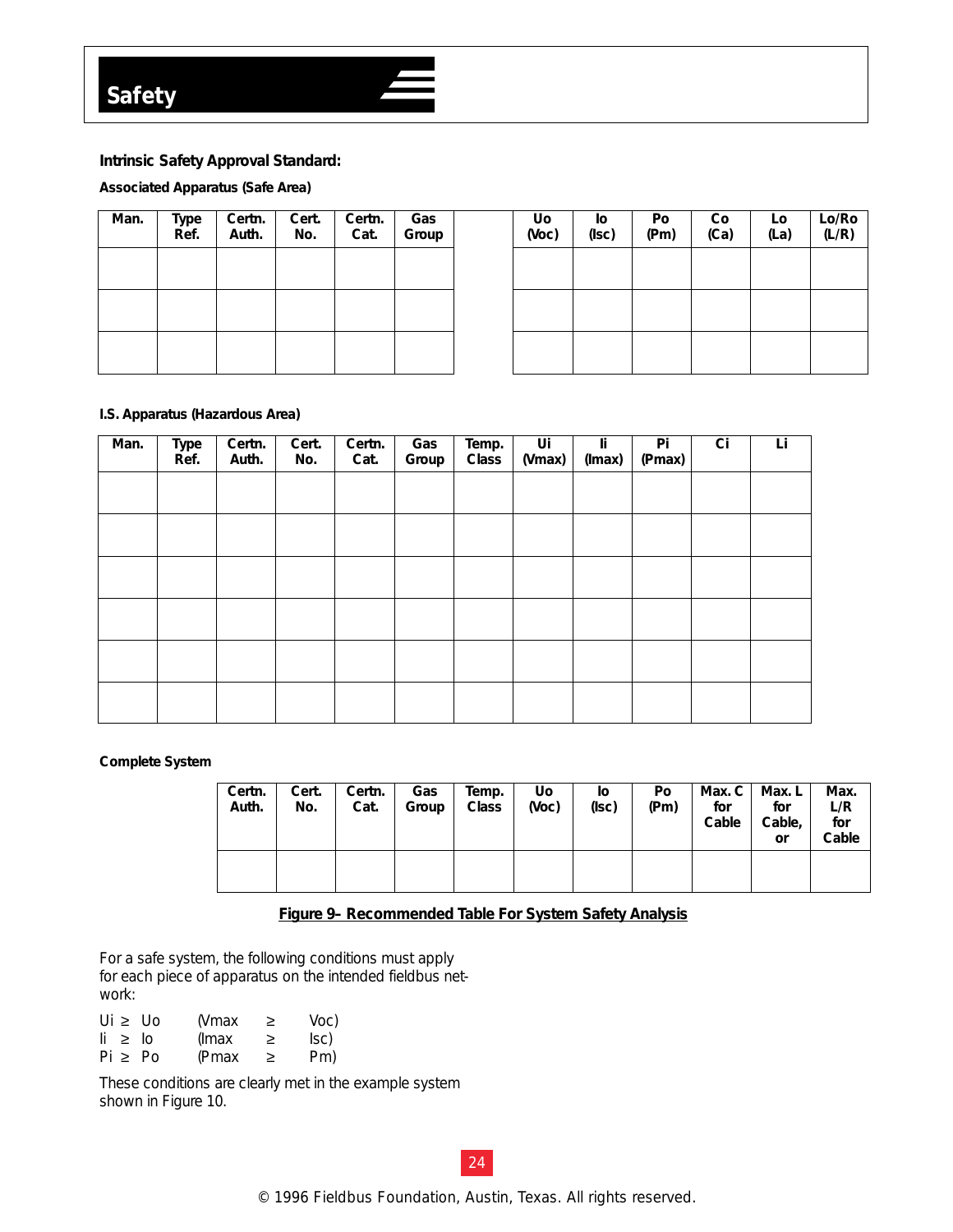### **Intrinsic Safety Approval Standard:** CENELEC EN 50 020 (First Edition, 1977)

### **Associated Apparatus (Safe Area)**

| Man.        | Type<br>Ref. | Certn.<br>Auth. | Cert.<br>No. | Certn.<br>Cat. | Gas<br>Group | Uo<br>(Voc) | ΙO<br>(Isc) | Po<br>(Pm) | Co<br>(Ca)      | LO<br>(La)                                 | Lo/Ro<br>(L/R) |
|-------------|--------------|-----------------|--------------|----------------|--------------|-------------|-------------|------------|-----------------|--------------------------------------------|----------------|
| ABC<br>Ltd. | B791         | <b>BAS</b>      | BAS27        | ia             | <b>IIC</b>   | 22.0 V      | 214 mA      | .19 W      | 165 nF<br>(IC)  | 10.35 mH131 mH/<br>(IIC)                   | (IC)           |
|             |              |                 |              |                |              |             |             |            | 1.14mF<br>(IIB) | 1.04 mH $\frac{93 \text{ mH}}{ }$<br>(IIB) | (IB)           |

### **I.S. (Hazardous Area)**

| Man.               | Type<br>Ref.     | Certn.<br>Auth. | Cert.<br>No. | Certn.<br>Cat. | Gas<br>Group   | Temp.<br><b>Class</b>         | Ui<br>(Vmax) | li.<br>(Imax) | Pi<br>(Pmax) | Ci              | Li               |
|--------------------|------------------|-----------------|--------------|----------------|----------------|-------------------------------|--------------|---------------|--------------|-----------------|------------------|
| <b>ABC</b><br>Ltd. | FBT1             | <b>BAS</b>      | BAS45        | ia             | IIС            | T4 at<br>$60^\circ$ C<br>Amb. | 30.0 V       | 300 mA        | 1.2W         | $\Omega$        | 0                |
| DE Inc.            | DP 04            | <b>LCIE</b>     | L9506        | ia             | IIC            | T4 at<br>$60^\circ$ C<br>Amb. | 25.0 V       | 300 mA        | 1.2W         | 2nF             | $10 \text{ mH}$  |
| <b>FGH</b><br>GmbH | TT <sub>9</sub>  | <b>PTB</b>      | PTB92        | ia             | ШC             | T4 at<br>$60^\circ$ C<br>Amb. | 24.0 V       | 350 mA        | 1.6W         | $5h$ F          | 10 <sub>mH</sub> |
| JJ Inc.            | IP956            | <b>PTB</b>      | PTB97        | ia             | $\mathsf{IIC}$ | T4 at<br>$60^\circ$ C<br>Amb. | 24.0 V       | 300 mA        | 1.2W         | 5 <sub>nF</sub> | $20 \text{ mH}$  |
| KL Ltd.            | Valve<br>type 7P | <b>BAS</b>      | BAS72        | ia             | $II$           | T4 at<br>$60^\circ$ C<br>Amb. | 25.0 V       | 250 mA        | 1.2W         | 3nF             | 10 <sub>mH</sub> |

### **Complete System**

| Certn.<br>Auth. | Cert.<br>No. | Certn.<br>Cat. | Gas<br>Group | Temp.<br>Class                | Uo<br>(Voc) | lo<br>(Isc) | Po<br>(Pm) | Max. C<br>for<br>Cable | Max. L<br>for<br>Cable,<br>or                | Max.<br>L/R<br>for<br>Cable |
|-----------------|--------------|----------------|--------------|-------------------------------|-------------|-------------|------------|------------------------|----------------------------------------------|-----------------------------|
|                 |              | ia             | IIС          | T4 at<br>$60^\circ$ C<br>Amb. | 22.0V       | 214 mA      | 1.19W      | 150 nF<br>(IC)         | (IC)                                         | (IIC)                       |
|                 |              |                |              |                               |             |             |            | (IB)                   | $1.12 \text{ mF}$   0.99 mH   93 mH/<br>(IB) | (IB)                        |

### **Figure 10– Example of A System Safety Analysis**

The overall system takes the lowest certification category and gas group of any of the apparatus present in the system. In Figure 10 the overall system is Ex ia IIC, as all the individual pieces of equipment listed have been certified to the recommended FOUNDATION I.S. parameters. However, if any of the items of equipment had been certified as category ib, or for use in less hazardous gas

groups IIB or IIA then the overall system certification would be limited to these categories. The overall temperature classification of the system is defined by the several pieces of equipment as T4 at up to 60° C ambient temperature.

The interpretation of capacitance and inductance figures will be dealt with in Section 8.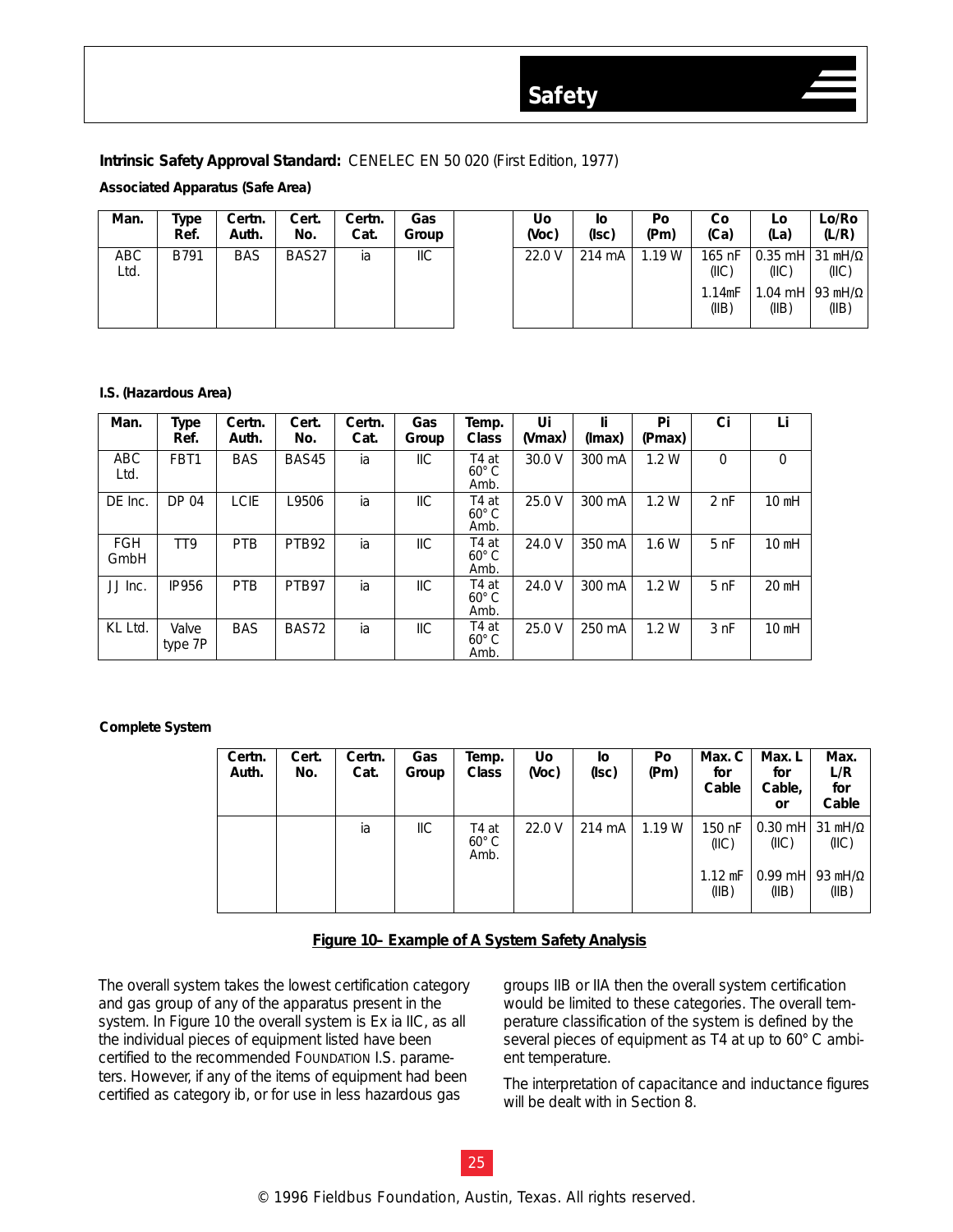A completed form such as Figure 10, together with a generic diagram of the system layout (known as a *Control Drawing* in North America) similar to that shown in Figure 11, and supporting documentation for each

piece of equipment, should be sufficient to enable system certification to be obtained efficiently from any recognized I.S. certification body.



### **Figure 11– Example Of A System Control Drawing**